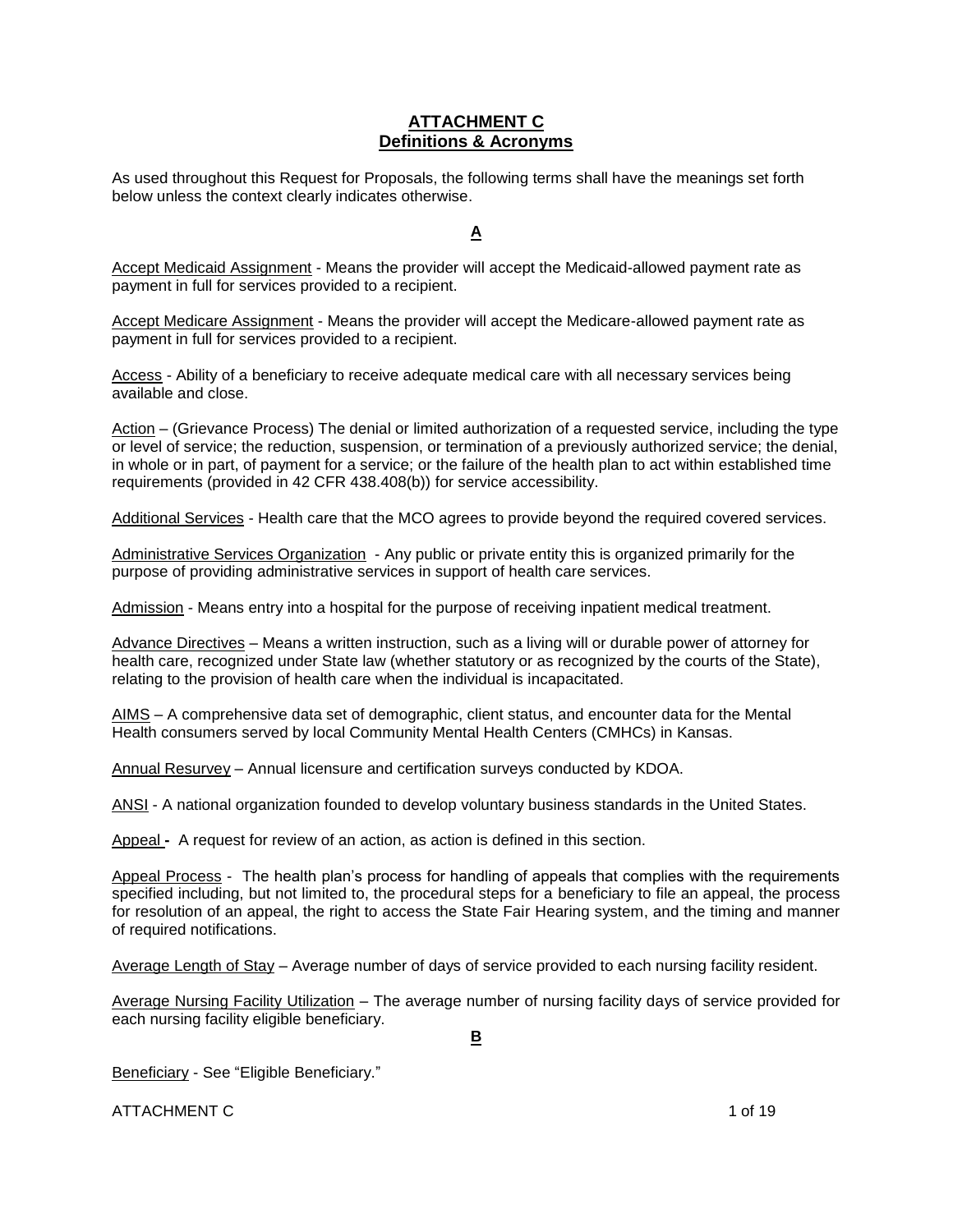Border Cities - means those communities outside of the state of Kansas but within a 50-mile range of the state border.

# **C**

Capitated Managed Care - Means a type of managed care plan that uses a risk-sharing reimbursement method whereby providers receive fixed periodic payments for health services rendered to plan members. Capitated fees shall be set by contract with providers and shall be paid on a per person basis regardless of the amount of services rendered or costs incurred.

Capitation - A method of payment the State makes periodically to a contractor on behalf of each recipient enrolled under the contract for the provision of medical services under the State plan.

Clean Nursing Facility Claims – Claims that do not trigger an edit for denial or suspension.

Clean claims - Claims that can be processed without obtaining additional information from the provider of the service or from a third party.

CLIA Standards - A set of standards issued by the Health Care Financing Administration (HCFA) to ensure consistency of laboratory services.

CMS - a division within the federal Department of Health and Human Services which administers Medicare and oversees the state's administration of Medicaid.

COB - Provision regulating payments to eliminate duplicate coverage when a beneficiary is covered by multiple group plans.

Community Service Providers – Means a community developmental disability organization or affiliate thereof.

Consultant - Any corporation, company, organization or person or their affiliates retained by the State to provide assistance in this project or any other project, not the MCO or subcontractor.

Covered Services - Those services which the MCO is required to provide under this contract.

### **D**

Day - except where the term working/business day is expressly used, all references to "days" in this contract shall be construed as calendar days.

Disenrollment - the removal of a member from the MCO's roster which results in a cessation of services for that member.

Drug, supply, or device - means the following:

- (1) Any article recognized in the official United States pharmacopoeia, another similar official compendium of the United States, an official national formulary, or any supplement of any of these publications;
- (2) any article intended for use in the diagnosis, cure, mitigation, treatment, or prevention of disease in human beings; and
- (3) any article intended to affect the structure or any function of the bodies of human beings; and
- (4) any article intended for use as a component of any article specified in paragraphs a., b., or c. above.

Durable medical equipment or DME - Means equipment that meets these conditions:

(1) Withstands repeated use;

ATTACHMENT C 2 of 19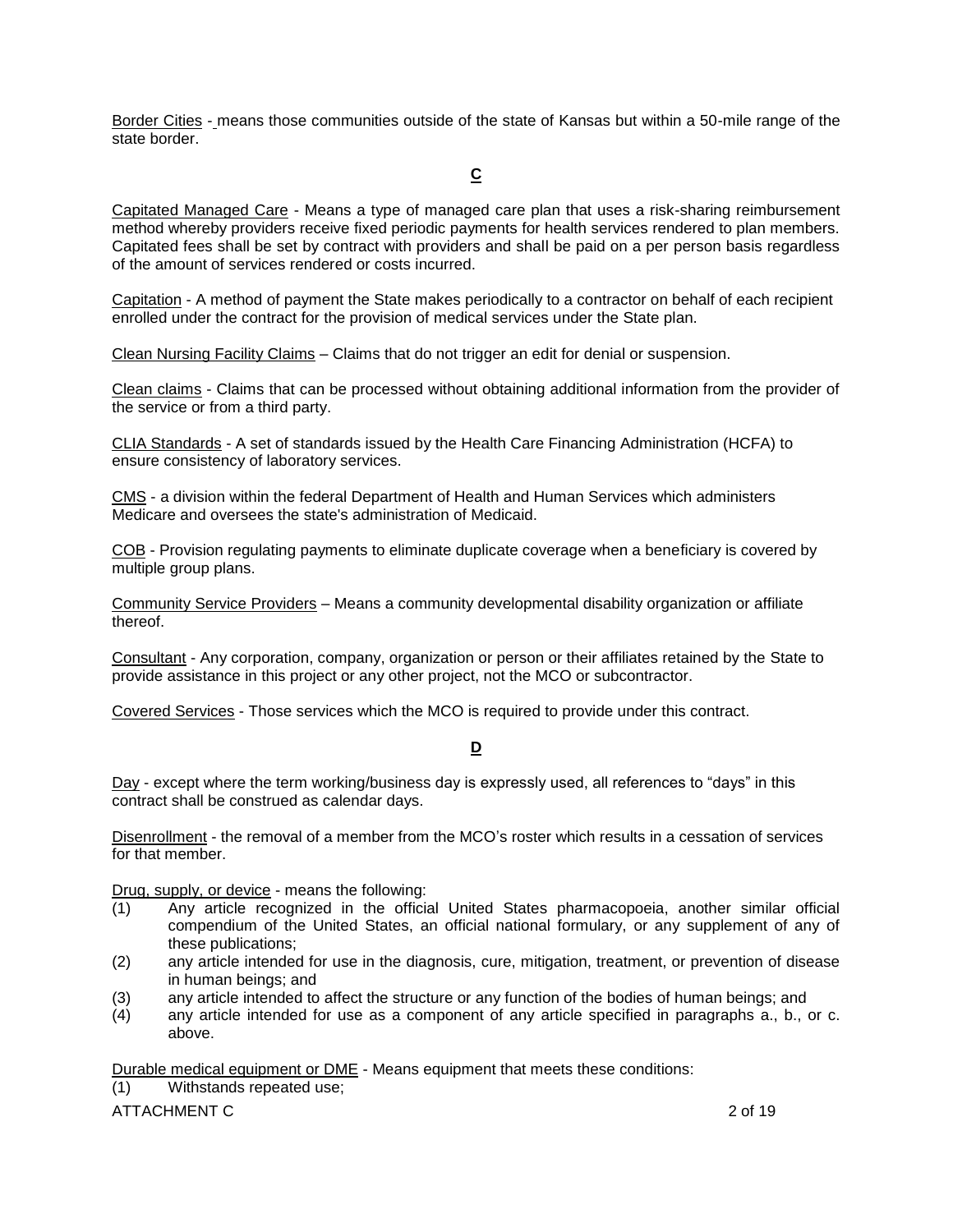- (2) is not generally useful to a person in the absence of an illness or injury;
- (3) is primarily and customarily used to serve a medical purpose;
- (4) is appropriate for use in the home; and
- (5) is rented or purchased as determined by the State.

# **E**

Eligible Beneficiary or Beneficiary - A person who receives Title XIX coverage in accordance with the Medicaid State Plan or who receives Title XXI coverage.

Eligible Provider or Provider - A health care provider enrolled with the MCO to provide health care services to Title XIX and Title XXI recipients.

Emergency Medical Condition - Means a medical condition manifesting itself by acute symptoms of sufficient severity (including severe pain) that a prudent layperson, who possesses an average knowledge of health and medicine, could reasonably expect the absence of immediate medical attention to result in the following:

- (1) Placing the health of the individual (or with respect to a pregnant woman, the health of the woman or her unborn child) in serious jeopardy.
- (2) Serious impairment to bodily functions.
- (3) Serious dysfunction of any bodily organ or part.

Emergency Services: - Means covered inpatient and outpatient services that are as follows:

- (1) Furnished by a provider that is qualified to furnish these services.
- (2) Needed to evaluate or stabilize an emergency medical condition.

Emergent Primary Care Services - Those services provided in a physician's office or minor emergency center in response to an emergency (e.g., high temperature, persistent vomiting or diarrhea, or symptoms which are of a sudden or severe onset but which do not require emergency room services).

Encounter - When a member receives services from a given health care provider.

Enrollment - The assignment of a beneficiary or eligible beneficiary eligible into a MCO.

Enrollment Area - the geographic area within which eligible beneficiaries/beneficiaries must reside in order to enroll in the MCO under this contract.

EPSDT - A program of preventive health care, well child examinations with appropriate tests and immunizations. It is called the KAN Be Healthy Program in Kansas.

**F**

Fair Hearing - A formal meeting where an impartial Hearings Officer, assigned through the Office of Administrative Hearings, listens to all of the facts and then makes a decision based on the law.

Federally Qualified MCO - An MCO which has received special designation by CMS, to allow a minimum enrollment guarantee provision.

Fee-For-Service - The payment method by which the State reimburses providers for each medical service rendered to a patient.

Formulary - means a listing of drugs, supplies, or devices

FQHC - An entity that has entered into an agreement with CMS and is receiving a grant or funding from a grant under Section 329, 330, or 340 of the Public Health Service Act.

ATTACHMENT C 3 of 19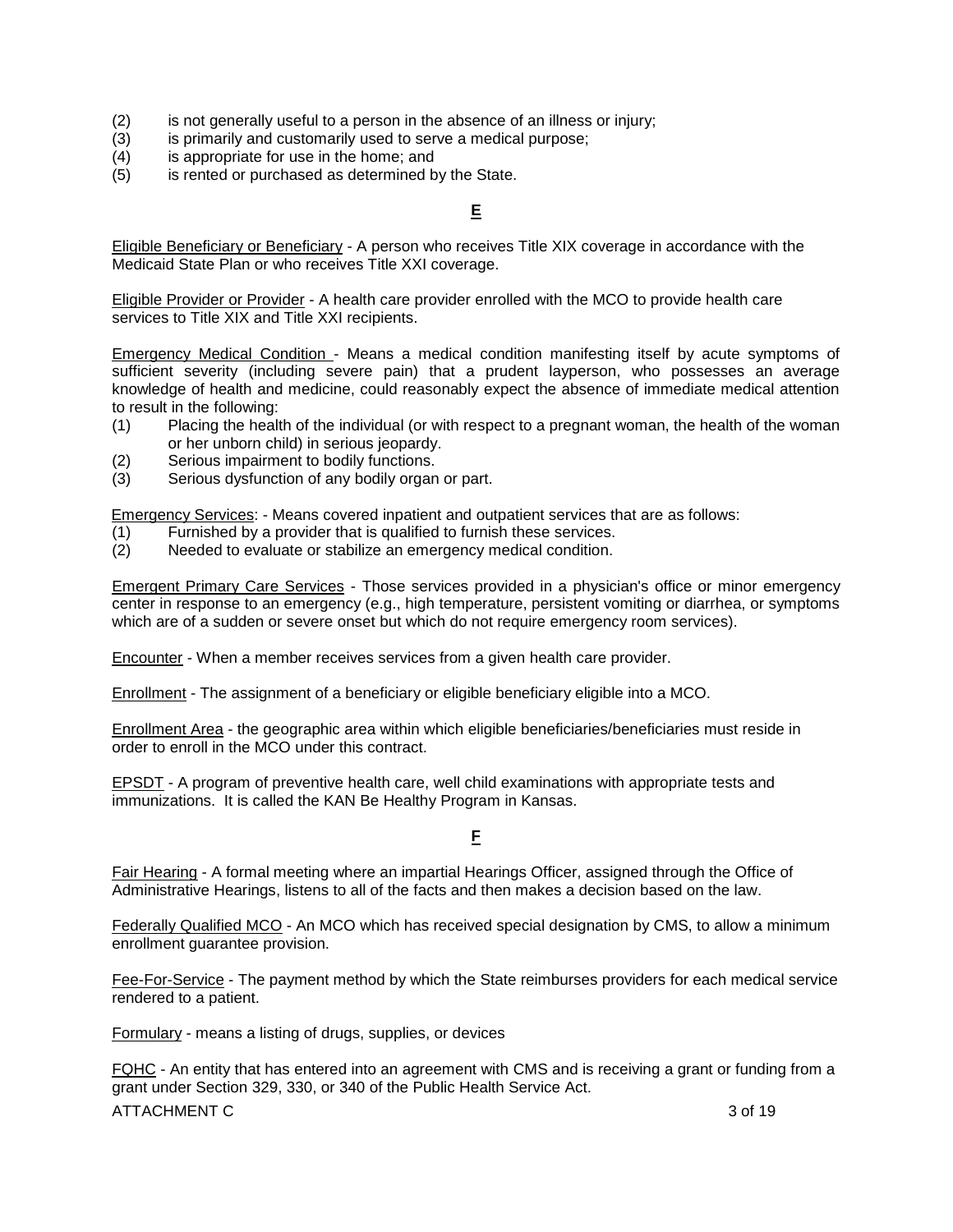Fraud - intentional deception or misrepresentation made by a person with the knowledge that the deception could result in some unauthorized benefit to himself or some other person. It includes any act that constitutes fraud under applicable federal and state laws and regulations.

#### **G**

Grievance - An expression of dissatisfaction about any matter other than an action. Possible subjects for grievances include, but are not limited to, the quality of care or services provided, and aspects of interpersonal relationships such as rudeness of a provider or employee, or failure to respect the member's rights.

Grievance Process **-** The health plan process for handling of grievances that complies with the requirements including, but not limited to, the procedural steps for a member to file a grievance, the process for disposition of a grievance, and the timing and manner of required notifications.

Grievance System **–** Each MCO and PIHP must have a system in place for enrollees that include a grievance process, an appeal process, and access to the State's Fair Hearing system. Any grievance system requirements apply to all three components of the grievance system not just to the grievance process.

### **H**

HCBS – Home and community based services provided through multiple 1915(c) waivers.

Hospital Readmission - Means the subsequent admission of a member as an inpatient into a hospital within 30 days of discharge as an inpatient from the same (transfers from an acute care bed to a psychiatric bed in the same hospital or transfers between hospitals are not considered readmissions).

### **I**

Indian Health Clinic - There are three types of Indian Health Clinics:

- (1) Indian Health Services clinic (abbreviation AI'): These are operated by Indian Health Services.
- (2) 638 Clinic (abbreviation AT'): These are operated by the Tribes according to Public Law 93-638.
- (3) Indian Urban Health Clinic (abbreviation AU'): These clinics are operated with a Provider type under Title V Public Law, 94-437.

Inquiry - A request from a member for information that would clarify health plan policy, benefits, procedures, or any aspect of health plan function but does not express dissatisfaction.

### **K**

KAN Be Healthy - The name of the federally mandated Early and Periodic Screening, Diagnosis and Treatment (EPSDT) Program in Kansas.

Kan Be Healthy program participant - Means an individual under the age of 21 who is eligible for Medicaid, and who has undergone a Kan Be Healthy medical screening in accordance with a specified screening schedule. The medical screening shall be performed for the following purposes:

- (1) To ascertain physical and mental defects; and
- (2) to provide treatment that corrects or ameliorates defects and chronic conditions that are found.

Kan Be Healthy dental-only participant - Means an individual under the age of 21 who is eligible for Medicaid, and has undergone only a Kan Be Healthy dental screening in accordance with a specified screening schedule. The dental screening shall be performed for the following purposes:

(1) To ascertain dental defects; and

ATTACHMENT C 4 of 19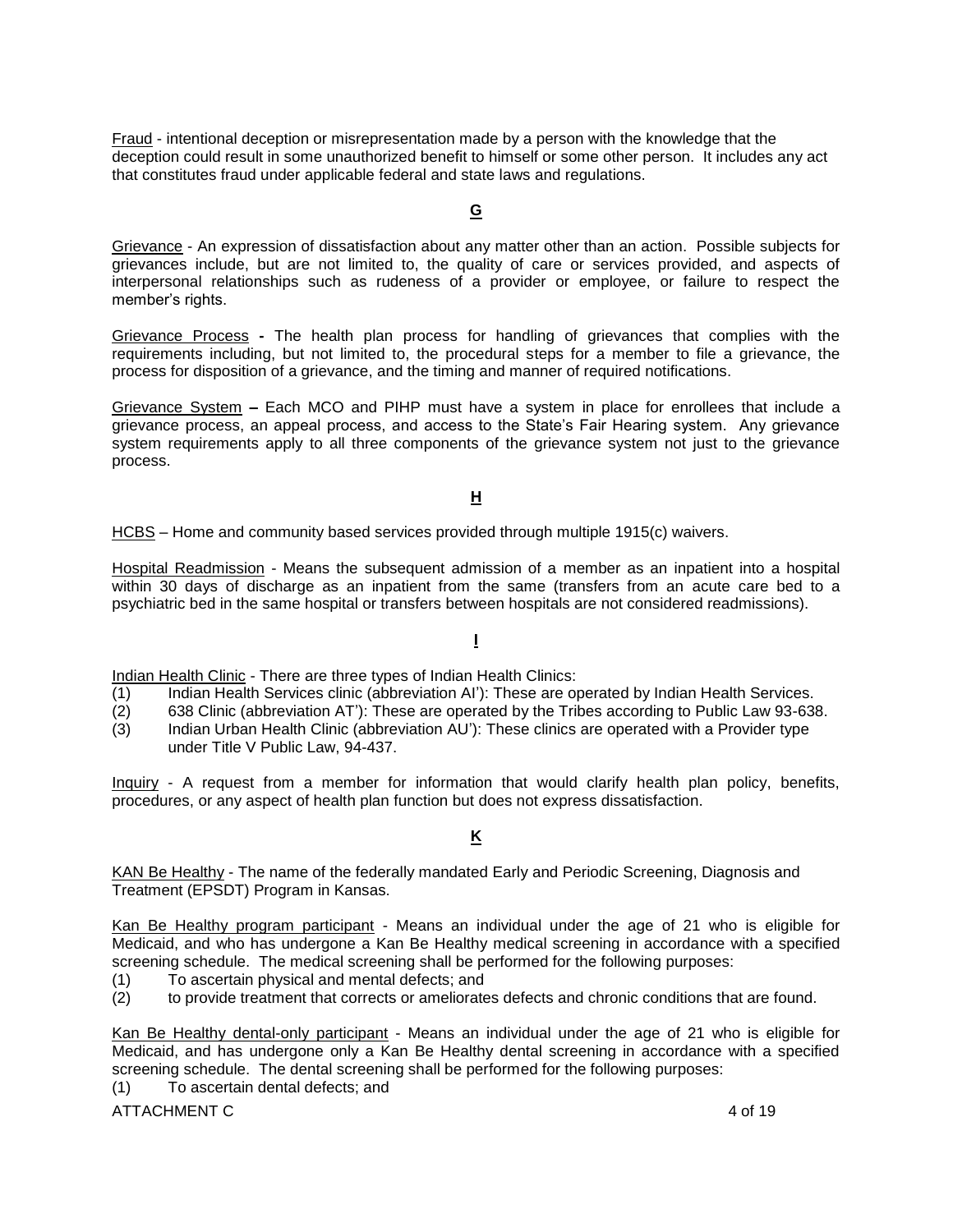(2) to provide treatment that corrects or ameliorates dental defects and chronic dental conditions that are found.

Kan Be Healthy vision-only participant - Means an individual under the age of 21 who is eligible for Medicaid, and who has undergone only a Kan Be Healthy vision screening in accordance with a specified screening schedule. The vision screening shall be performed for the following purposes:

- (1) Ascertain vision defects; and
- (2) provide treatment that corrects or ameliorates vision defects and chronic vision conditions that are found.

KCPC – Means the Kansas-based criteria established using the American Society of Addiction Medicine Criteria as a basis for determining the level of treatment a Member needs.

KCPC Screening Inventory – Means the standardized, computer-based assessment tool which gathers BioPsychoSocial information for a Member utilizing criteria established by the American Society of Addiction Medicine for determining the level of treatment a Member needs.

Key Personnel - The MCO's Chief Executive Officer and other MCO officers as designated within the RFP.

### **L**

Lock-in - Means the restriction, through limitation of the use of the medical identification card to designated medical providers, pharmacy and/or hospitals, of a consumer's access to medical services because of abuse.

LTC – A variety of services which help meet both the medical and non-medical needs of people with a chronic illness or disability who cannot care for themselves for long periods of time in a nursing facility.

#### **M**

Managed Care - Means a system of managing and financing health care techniques and concepts to ensure that services provided to members are necessary, efficiently provided, and appropriately priced.

MCO - As defined at 42 CFR 438.2, an MCO is either a federally qualified Health Maintenance Organization (HMO) or any other public or private entity this is organized primarily for the purpose of providing health care services, makes the services it provides to its Medicaid enrollees as accessible (in terms of timeliness, amount, duration, and scope) as those services are to other Medicaid recipients within the area served by the entity, and meets the solvency standards of 42 CFR 438.116.

Medicaid - The Kansas Medical Assistance Program operated by the State under Title XIX of the Federal Social Security Act, and related State and Federal rules and regulations.

Medicaid Program Provider Manuals - Service specific documents created by the Kansas Medicaid fiscal agent to describe policies and procedures applicable to the program generally and that service specifically.

Medical Identification Card - An identification card issued by the State, upon determination of eligibility for Medicaid.

Medical necessity - means that a health intervention is an otherwise covered category of service, is not specifically excluded from coverage, and is medically necessary, according to all of the following criteria:

a. "Authority". The health intervention is recommended by the treating physician and is determined to be necessary by the secretary or the secretary's designee.

b. "Purpose". The health intervention has the purpose of treating a medical condition.

#### ATTACHMENT C SOLUTION CONTROL CONTROL CONTROL CONTROL CONTROL CONTROL CONTROL CONTROL CONTROL CONTROL CONTROL CONTROL CONTROL CONTROL CONTROL CONTROL CONTROL CONTROL CONTROL CONTROL CONTROL CONTROL CONTROL CONTROL CONTROL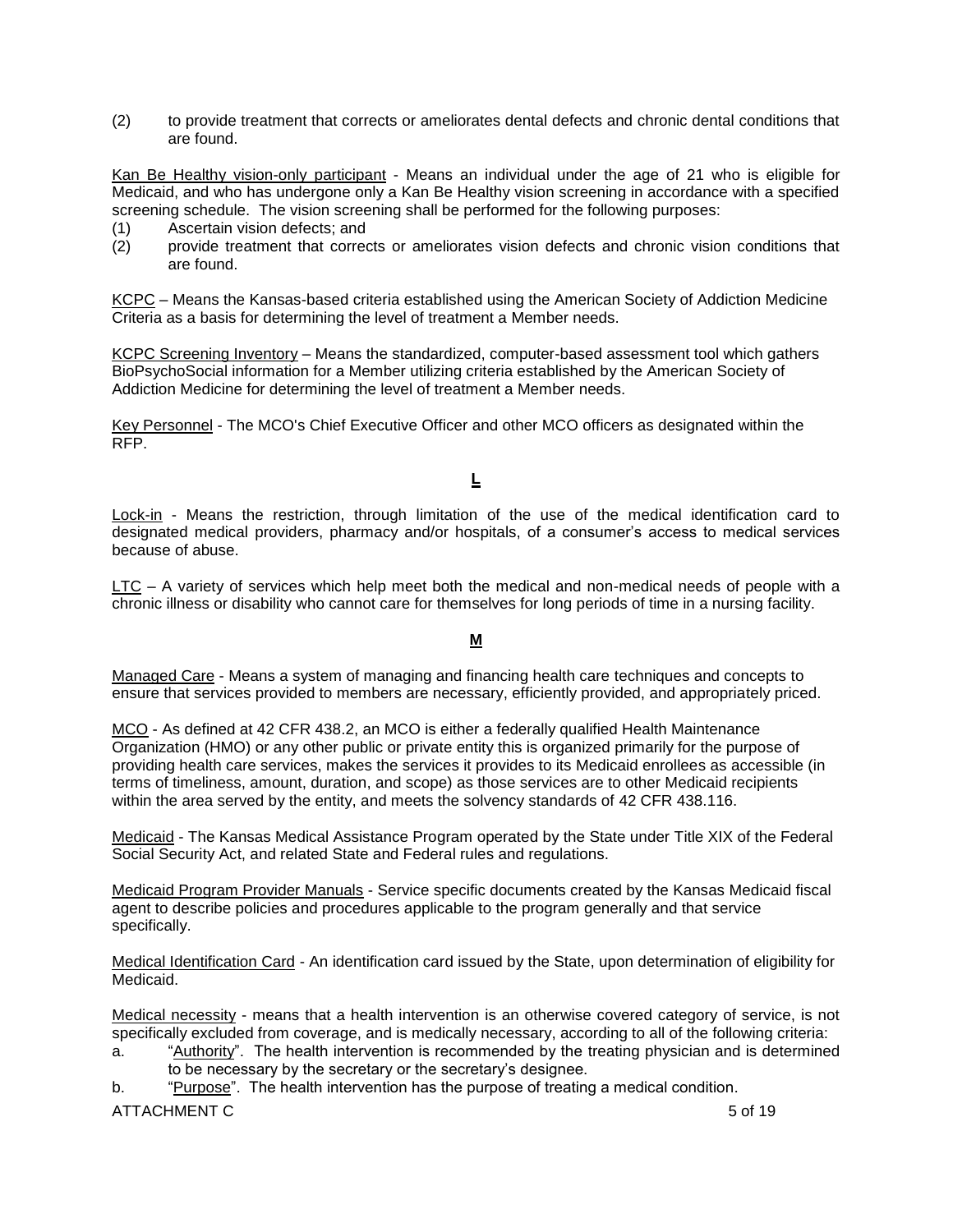- c. "Scope". The health intervention provides the most appropriate supply or level of service, considering potential benefits and harms to the patient.
- d. "Evidence". The health intervention is known to be effective in improving health outcomes. For new interventions, effectiveness shall be determined by scientific evidence as provided herein. For existing interventions, effectiveness shall be determined as provided in paragraph 67.i.
- e. "Value". The health intervention is cost-effective for this condition compared to alternative interventions, including no intervention. "Cost-effective" shall not necessarily be construed to mean lowest price. An intervention may be medically indicated and yet not be a covered benefit or meet this regulation's definition of medical necessity.
- f. Interventions that do not meet this regulation's definition of medical necessity may be covered at the choice of the secretary or the secretary's designee. An intervention shall be considered cost effective if the benefits and harms relative to costs represent an economically efficient use of resources for patients with this condition. In the application of this criterion to an individual case, the characteristics of the individual patient shall be determinative.
- g. The following definitions shall apply to these terms only as they are used in this subsection 67.;
	- 1) "Effective" means that the intervention can be reasonably expected to produce the intended results and to have expected benefits that outweigh potential harmful effects.
	- 2) "Health intervention" means an item or service delivered or undertaken primarily to treat a medical condition or to maintain or restore functional ability. For this regulation's definition of medical necessity, a health intervention shall be determined not only by the intervention itself, but also by the medical condition and patient indications for which it is being applied.
	- 3) "Health outcomes" means treatment results that affect health status as measured by the length or quality of a person's life.
	- 4) "Medical condition" means a disease, illness, injury, genetic or congenital defect. pregnancy, or a biological or psychological condition that lies outside the range of normal, age-appropriate human variation.
	- 5) "New intervention" means an intervention that is not yet in widespread use for the medical condition and patient indications under consideration.
	- 6) "Scientific evidence" means controlled clinical trials that either directly or indirectly demonstrate the effect of the intervention on health outcomes. However, if controlled clinical trials are not available, observational studies that demonstrate a causal relationship between the intervention and health outcomes may be used. Partially controlled observational studies and uncontrolled clinical series may be considered to be suggestive, but shall not by themselves be considered to demonstrate a causal relationship unless the magnitude of the effect observed exceeds anything that could be explained either by the natural history of the medical condition or potential experimental biases.
	- 7) "State designee" means a person or persons designated by the State to assist in the medical necessity decision-making process.
	- 8) "Treat" means to prevent, diagnose, detect, or palliate a medical condition.
	- 9) "Treating physician" means a physician who has personally evaluated the patient.
- h. Each new intervention for which clinical trials have not been conducted because of epidemiological reasons, including rare or new diseases or orphan populations, shall be evaluated on the basis of professional standards of care or expert opinion as described below in paragraph 67.i.
- i. The scientific evidence for each existing intervention shall be considered first and, to the greatest extent possible, shall be the basis for determinations of medical necessity. If no scientific evidence is available, professional standards of care shall be considered. If professional standards of care do not exist, or are outdated or contradictory, decisions about existing interventions shall be based on expert opinion. Coverage of existing interventions shall not be denied solely on the basis that there is an absence of conclusive scientific evidence. Existing interventions may be deemed to meet this regulation's definition of medical necessity in the absence of scientific evidence if there is a strong consensus of effectiveness and benefit

#### ATTACHMENT C 6 of 19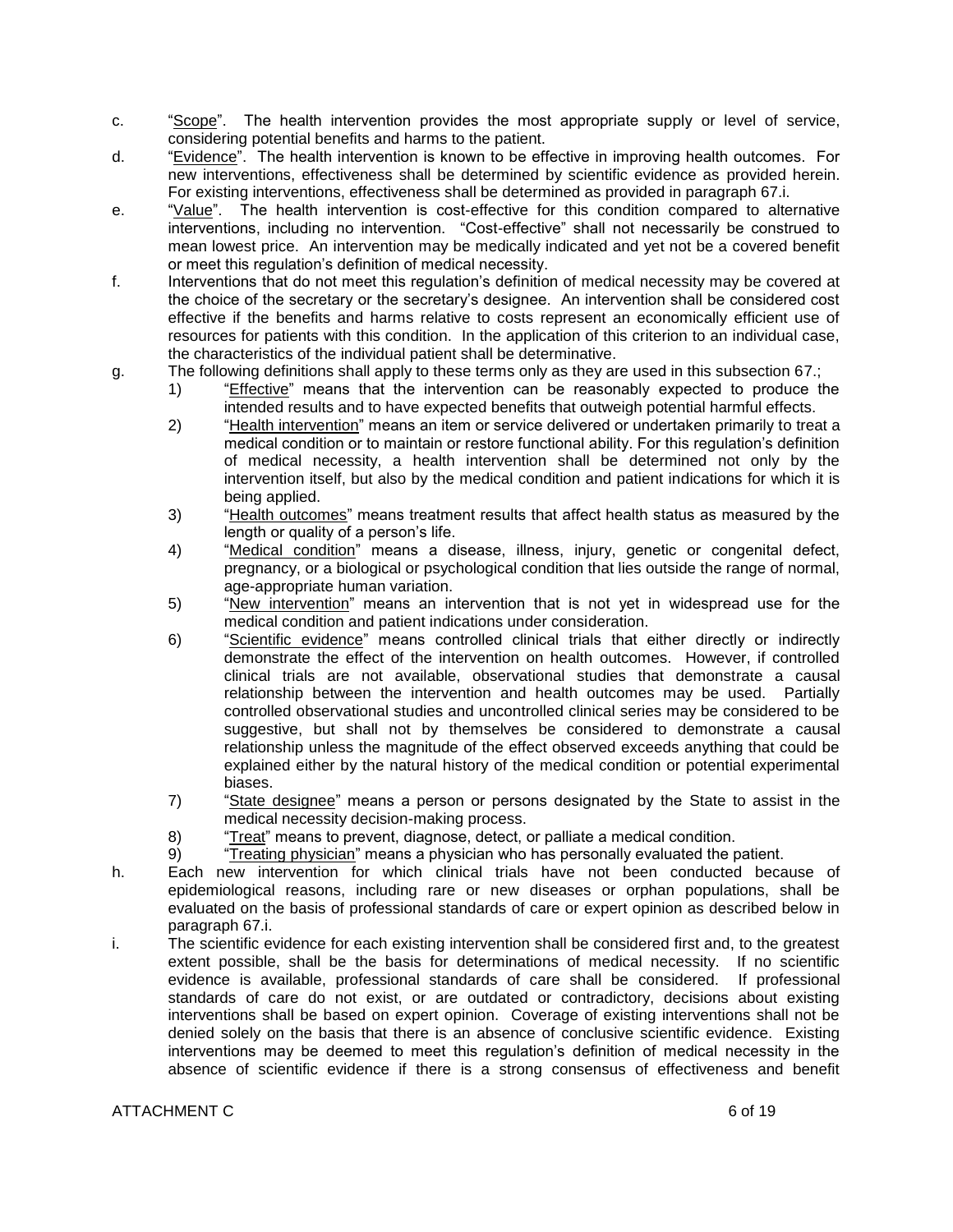expressed through up-to-date and consistent professional standards of care or, in the absence of those standards, convincing expert opinion.

j. The CONTRACTOR is responsible for covering services related to the following:

- 1) The prevention, diagnosis, and treatment of health impairments;
- 2) The ability to achieve age-appropriate growth and development;
- 3) The ability to attain, maintain or regain functional capacity.

Medical necessity in psychiatric situations - Means that there is medical documentation that indicates either of the following:

- (1) The person could be harmful to himself or herself or others if not under psychiatric treatment; or
- (2) the person is disoriented in time, place, or person.

Medical supplies - Means items that meet these conditions:

- (1) Are not generally useful to a person in the absence of illness or injury;
- (2) are prescribed by a physician; and
- (3) are used in the home and certain institutional settings.

MediKan Program - A state/federal program for the indigent who are blind, aged, disabled or members of families with dependent children.

Member - A Title XIX or Title XXI beneficiary who has been certified by the State as eligible to enroll under this contract, and whose name appears on the MCO enrollment information which the State will transmit to the MCO every month in accordance with an established notification schedule.

Mental retardation - Means any significant limitation in present functioning that meets these requirements:

- (1) Is manifested during the period of birth to age 18;
- (2) Is characterized by significantly sub average intellectual functioning as reflected by a score of two or more standard deviations below the mean, as measured by a generally accepted, standardized, individual measure of general intellectual functioning; and
- (3) Exists concurrently with deficits in adaptive behavior, including related limitations in two or more of the following areas: communication, self-care, home living, social skills, community use, selfdirection, health and safety, functional academics, leisure, and work.

MMIS - The Medicaid Management Information System which processes fee-for-service claims and encounter data for managed care.

### **N**

NF Admissions – Count of residents admitted to nursing facilities.

NF Discharges – Number of beneficiaries discharged from nursing facilities.

NF Diversion Rate – Rate at which nursing facility eligible beneficiaries are cared for in the community rather than being admitted to a nursing facility.

NF Utilization Rate – The average number per 100 of nursing facility eligible beneficiaries that receive nursing facility services.

Non-covered services - Means services for which Medicaid will not provide reimbursement, including services that have been denied due to the lack of medical necessity.

Notice of Action - A written explanation to the provider or consumer of an action being taken.

ATTACHMENT C 7 of 19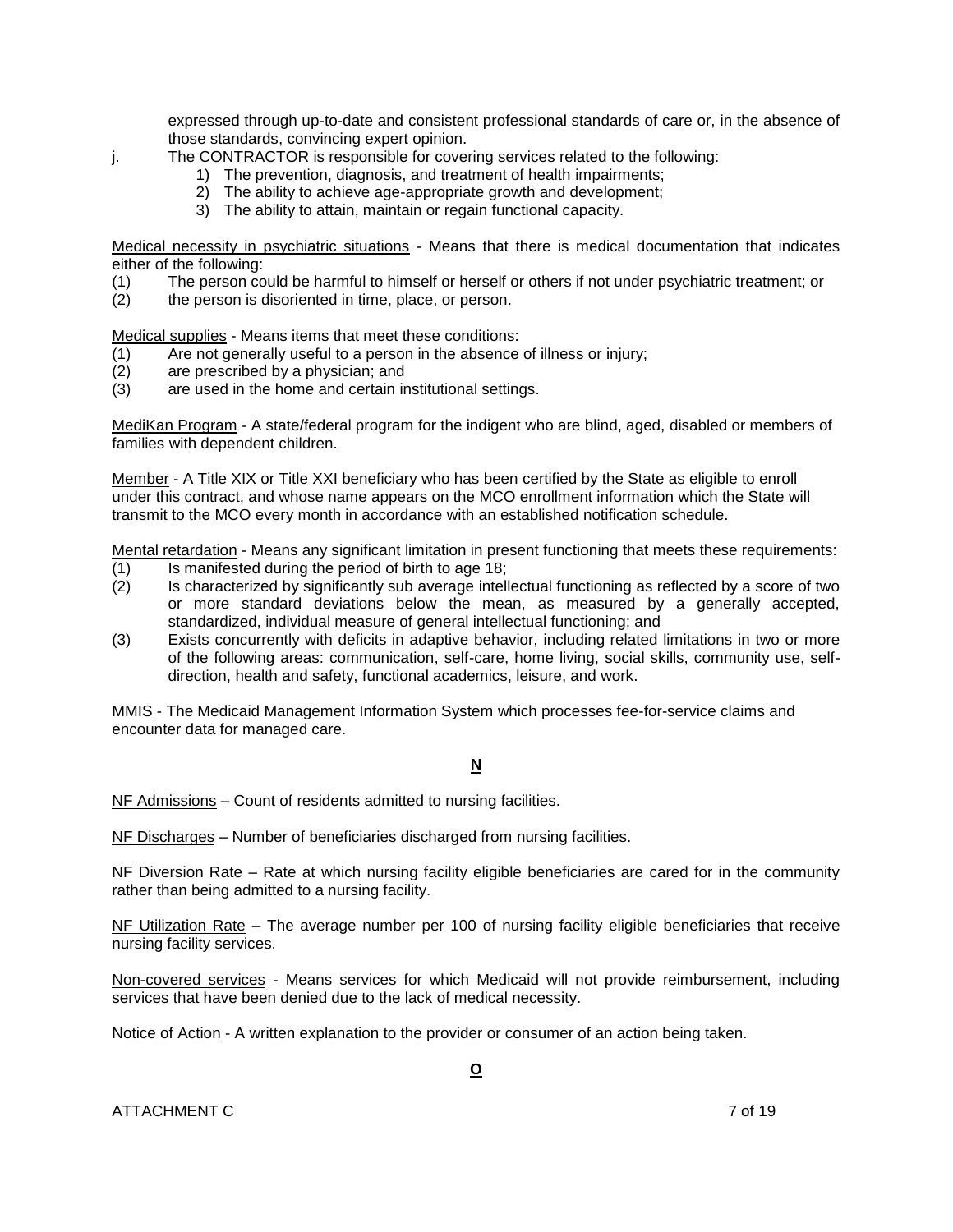Occupational therapy - Means the provision of treatment by an occupational therapist registered with the American occupational therapy association. The treatment shall meet these requirements:

- (1) Be rehabilitative and restorative in nature;
- (2) Be provided following physical debilitation due to acute physical trauma or physical illness; and
- (3) Be prescribed by the attending physician.

Open Enrollment Period - Time during which eligible individuals may elect to enroll in or transfer between available health care programs.

Open Panel – A MCO accepting all willing providers or a primary care provider (PCP) who is accepting new Medicaid/CHIP members.

Orthotics and prosthetics - Means devices that meet these requirements:

- (1) Are reasonable and necessary for treatment of an illness or injury;
- (2) Are prescribed by a physician;
- (3) Are necessary to replace or improve functioning of a body part; and
- (4) Are provided by a trained orthotist or prosthetist.

Other developmental disability - Means a condition or illness that meets the following criteria:

- (1) Is manifested before age 22;
- (2) May reasonably be expected to continue indefinitely;
- (3) Results in substantial limitations in any three or more of the following areas of life functioning:
	- (a) Self-care;
	- (b) Understanding and the use of language;
	- (c) Learning and adapting;
	- (d) Mobility;
	- (e) Self-direction in setting goals and undertaking activities to accomplish those goals;
	- (f) Living independently; or
	- (g) Economic self-sufficiency; and
- (4) Reflects the need for a combination and sequence of special, interdisciplinary, or generic care, treatment, or other services that are of extended or lifelong duration and are individually planned and coordinated.

Out of Plan Coverage - Medical care rendered to a member by a provider not affiliated with the MCO or under subcontract to the MCO.

Out-of-state provider - Means any provider that is physically located more than 50 miles beyond the border of Kansas, except those providing services to children who are wards of the secretary. The following shall be considered out-of-state providers if they are physically located beyond the border of Kansas:

- (1) Nursing facilities;
- (2) Intermediate care facilities;
- (3) Community mental health centers;
- (4) Partial hospitalization service providers; and
- (5) Alcohol and drug program providers.

Outpatient treatment - Means services provided by the outpatient department of a hospital, a facility that is not under the administration of a hospital, or a physician's office.

Over-the-counter - Means any item available for purchase without a prescription order.

Owner - Means a sole proprietor, member of a partnership, or a corporate stockholder with five percent or more interest in the corporation. The term "owner" shall not include minor stockholders in publicly held corporations.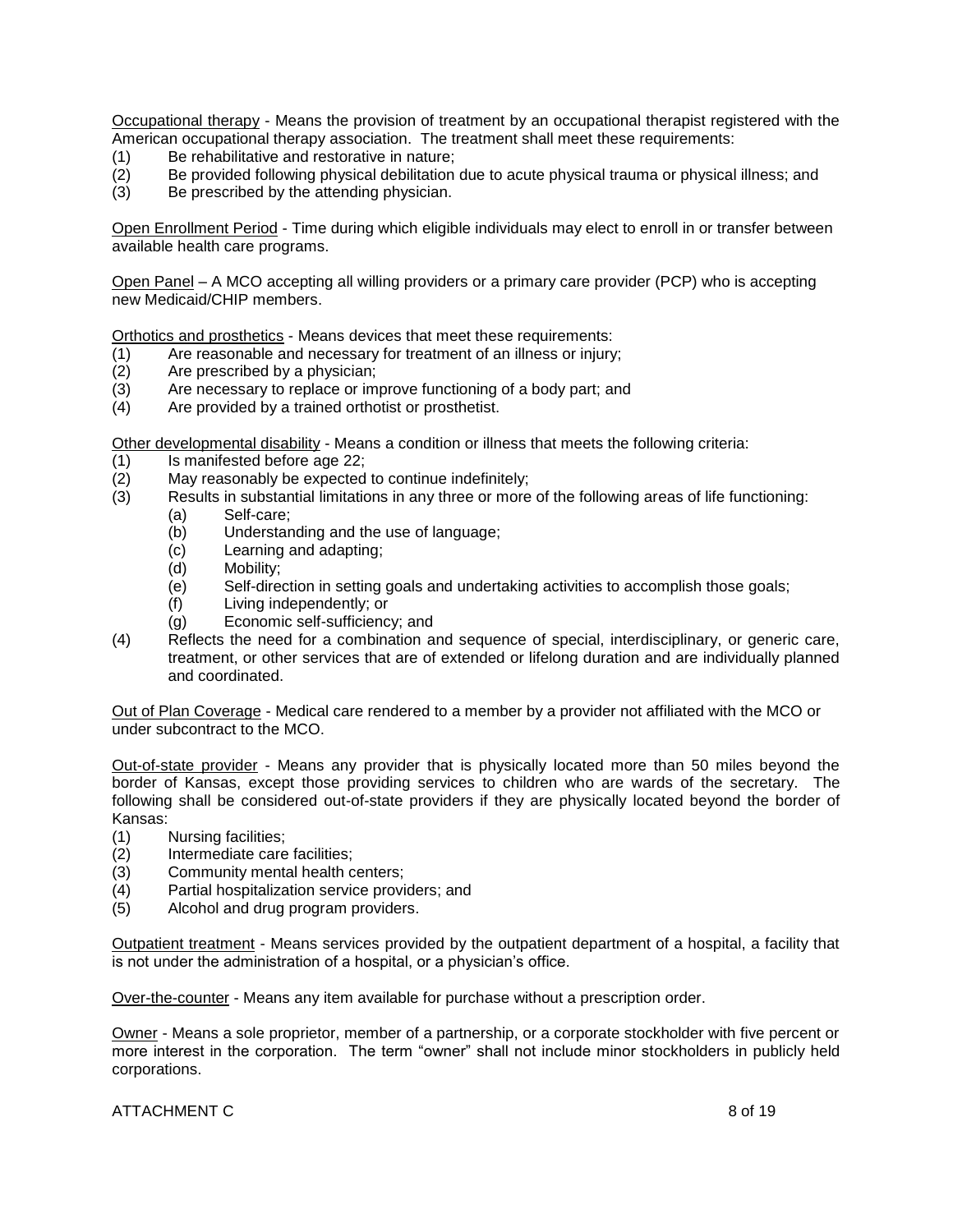PAHP- Means an entity that:

- (1) Provides medical services to enrollees under contract with the State agency, and on the basis of prepaid capitation payments, or other payment arrangements that do not use State plan payment rates;
- (2) Does not provide or arrange for and is not otherwise responsible for the provision of any inpatient hospital or institutional services for its enrollees; and
- (3) Does not have a comprehensive risk contract.

Participating Provider - Any physician, hospital, pharmacy, optometrist, or other health care professional or facility that has entered into a professional service agreement to serve the MCO's members.

Pharmacist - Means any person duly licensed or registered to practice pharmacy by the state board of pharmacy or by the regulatory authority of the state in which the person is engaged in the practice of pharmacy.

Pharmacy - Means the premises, laboratory, area, or other place meeting these conditions:

- (1) Where drugs are offered for sale, the profession of pharmacy is practiced, and prescriptions are compounded and dispensed;
- (2) That has displayed upon it or within it the words "pharmacist," "pharmaceutical chemist," "pharmacy," "apothecary," "drugstore," "druggist," "drugs," "drug sundries," or any combinations of these words or words of similar import; and
- (3) Where the characteristic symbols of pharmacy or the characteristic prescription sign "Rx" are exhibited. The term "premises" as used in this subsection refers only to the portion of any building or structure leased, used, or controlled by the registrant in the conduct of the business registered by the board at the address for which the registration was issued.

Physical therapy - Means treatment that meets these criteria:

- (1) Is provided by a physical therapist registered in the jurisdiction where the service is provided or by the Kansas board of healing arts;
- (2) Is rehabilitative and restorative in nature;
- (3) Is provided following physical debilitation due to acute physical trauma or physical illness; and
- (4) Is prescribed by the attending physician.

Physician extender - Means a person registered as a physician's assistant or licensed advanced registered nurse practitioner in the jurisdiction where the service is provided, and who is working under supervision as required by law or administrative regulation.

PIHP- Means an entity that:

- (1) Provides medical services to enrollees under contract with the State agency, and on the basis of prepaid capitation payments, or other payment arrangements that do not use State plan payment rates;
- (2) Provides, arranges for, or otherwise has responsibility for the provision of any inpatient hospital or institutional services for its enrollees; and
- (3) Does not have a comprehensive risk contract.

Potential Enrollee - Means a Medicaid recipient who is subject to mandatory enrollment or may voluntarily elect to enroll in a given managed care program, but is not yet an enrollee of a specific MCO.

Practitioner - Means any person licensed to practice medicine and surgery, dentistry, or podiatry, or any other person licensed, registered, or otherwise authorized by law to administer, prescribe, and use prescription-only drugs in the course of professional practice.

Prescribed - Means the issuance of a prescription order by a practitioner.

ATTACHMENT C 9 of 19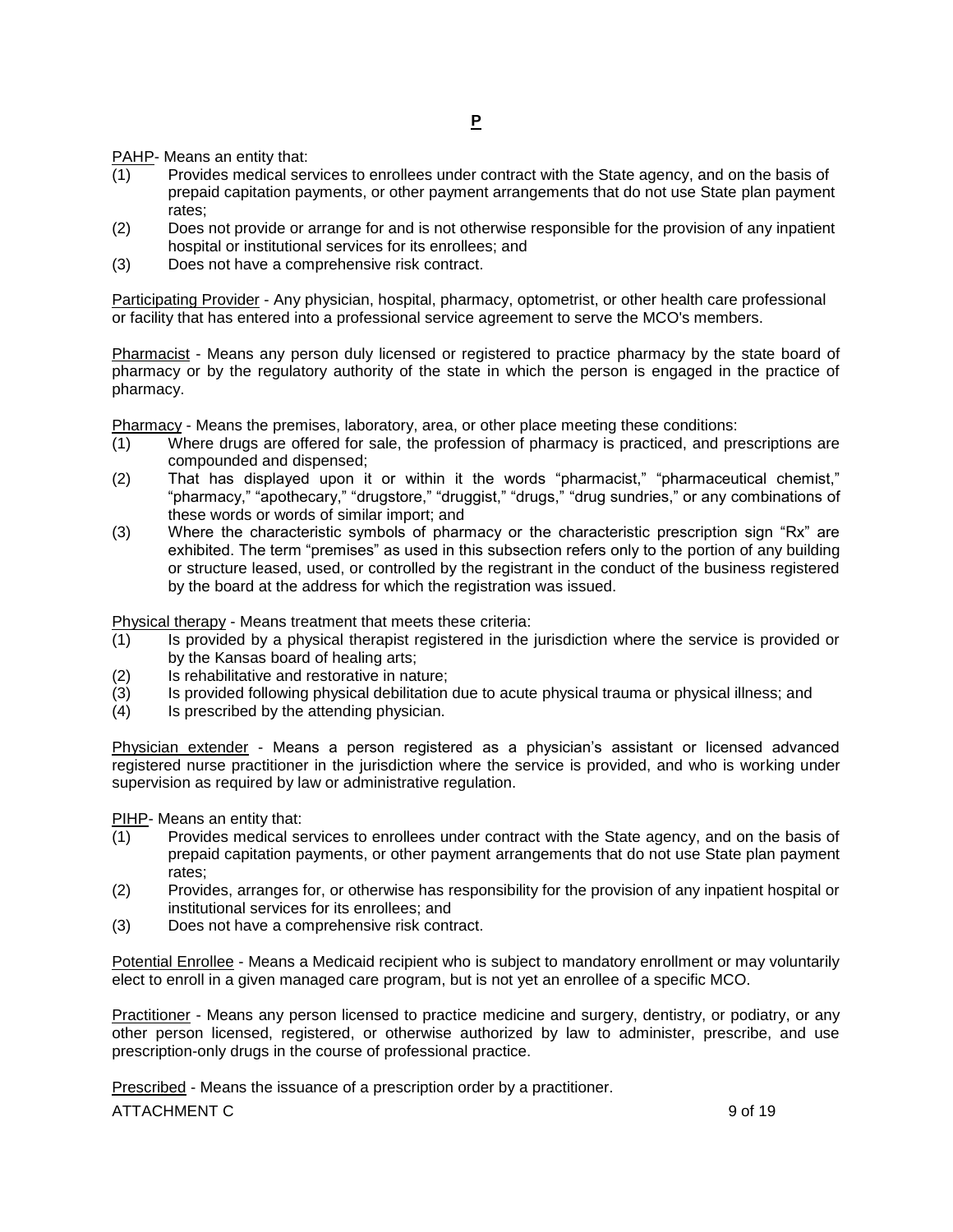Prescription - Means either of the following:

- (1) A prescription order; or
- (2) A prescription medication.

Prescription medication - Means any drug, supply, or device that is dispensed according to a prescription order. If indicated by the context, the term "prescription medication" may include the label and container of the drug, supply, or device.

Prescription-only - Means an item available for purchase only with a prescription order.

Preventive Care - Health care that emphasizes prevention, early detection and early treatment.

Primary diagnosis - Means the most significant diagnosis related to the services rendered

Prior Authorization - Approval granted for payment purposes by the MCO for its active, specified enrollees by the State (or it's designee) to a provider to render specified services to a specified beneficiary.

Provide –To furnish directly, or authorize and pay for the furnishing of, a covered service to an enrolled beneficiary.

PRTF – An inpatient treatment facility that provides comprehensive mental health treatment to children and adolescents.

Prudent lay person – A person who possesses an average knowledge about health, healthcare and medicine.

#### **R**

Reasonable Effort –Documentation of verbal and written contacts with providers of health care services outside the MCO.

Regulation - A federal or state agency statement of general applicability designed to implement or interpret law, policy or procedure.

Reinsurance - insurance purchased by an insurance company or health plan from another insurance company to protect against losses. Also called stop-loss insurance.

RHC - An entity that has been determined by CMS to meet the requirements of Section 1861 (aa)(2) of the Social Security Act and 42 Code of Federal Regulations part 491; and has an agreement with CMS to provide rural health clinic services under Medicare.

Risk - The possibility of monetary loss or gain by the MCO resulting from service costs exceeding or being less than payments made to it by the State.

## **S**

Self-Direction – Means that participants, or their representatives, if applicable, have decision-making authority over certain services and take direct responsibility to manage their services with the assistance of a system of available supports. The self-directed service delivery model is an alternative to traditionally delivered and managed services such as an agency delivery model. It allows participants to have the responsibility for managing all aspects of service delivery in a person-centered planning process. Promotes personal choice and control over the delivery of waiver and State plan services, including who provides the services and how services are provided.

ATTACHMENT C 10 of 19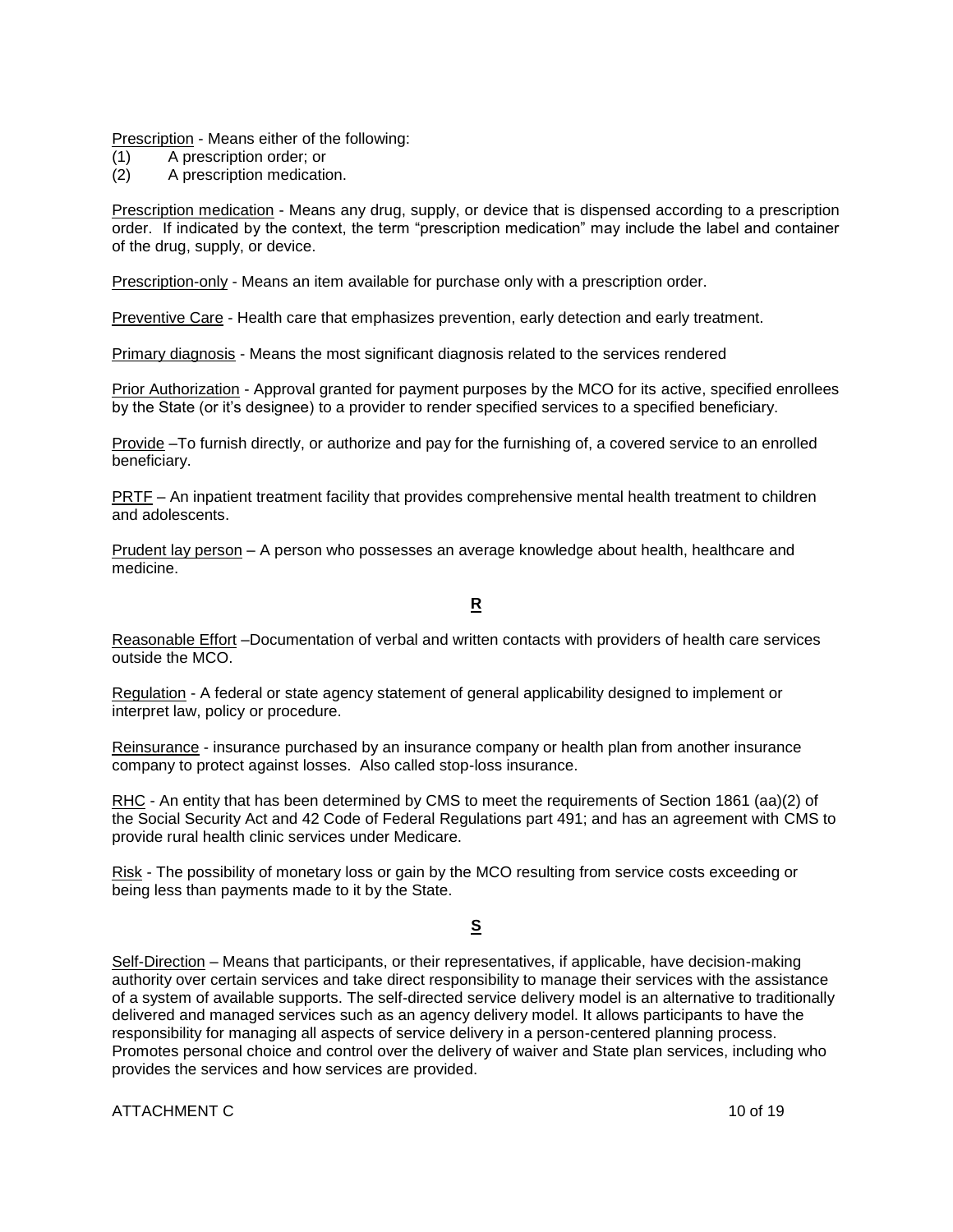Shelter – Homeless shelters are temporary residences for homeless people which seek to protect vulnerable populations from the often devastating effects of homelessness while simultaneously reducing the environmental impact on the community.

SP - Plan approved by CMS governing the Kansas Medicaid Program.

SSMA – KDHE, which is legally authorized and responsible for administering the provisions of the State Plan for Medical Assistance (Medicaid) on a statewide basis.

Start Date - The date the contract for services becomes effective.

State Fiscal Year - The annual period used by the State for accounting purposes, which begins July 1 and ends June 30 of the following calendar year. (Note: the Federal fiscal year begins October 1 and ends September 30 of the following calendar year).

Subcontract - Any written agreement between the MCO and another party to fulfill the requirements of this contract.

Subcontractor - Party contracting with the MCO to perform services under this agreement.

Subrogation - procedure where an insurance company recovers from a third party when the action resulting in medical expense (e.g. auto accident) was the fault of another person.

### **T**

Third-Party - Any individual entity or program which is or may be liable to pay all or part of the expenditures for Title XIX beneficiaries furnished under a State Plan.

Title XIX - The provisions of Title 42 United States Code Annotated Section 1396 et. seq. (The Social Security Act), including any amendments thereto. Title XIX provides medical assistance for certain individuals and families with low incomes and resources.

Title XXI - The provisions of the Social Security Act as amended in August, 1997 to add Title XXI (known at the federal level as the Children's Health Insurance Program (CHIP), which provides health insurance coverage to uninsured children from low-income families, who are not Title XIX eligible.

Transportation - A covered service available for the purpose of transporting a beneficiary to a health facility or health practitioner providing covered services under this RFP and it's resulting contract(s).

#### **U**

Urgent Primary Care Services - Those services provided in a physician's office in response to persistent rash, recurring high grade temperature, non-specific pain or fever.

Urgent Services - Covered services required in order to prevent a serious deterioration of a member's health that results from unforeseen illness or an injury.

Utilization Management - Evaluation of necessity and appropriateness of health care services according to set guidelines.

Utilization Report - A report that provides information regarding evaluation of necessity and appropriateness of health care services according to set guidelines.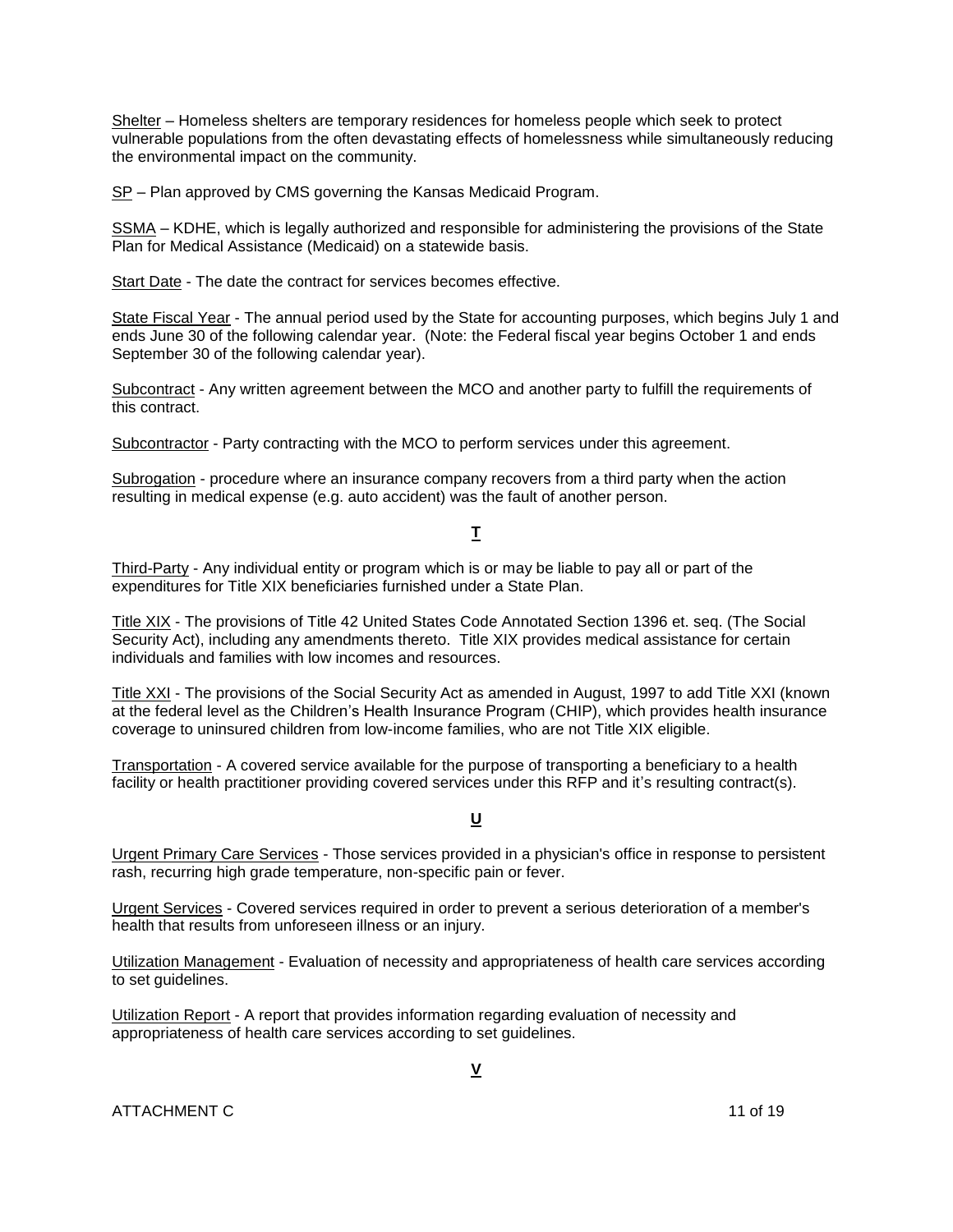Valid NF Claims – Claims for Medicaid approved nursing facility resident days.

## **W**

Waiver – Federally approved requests to waive certain specified Medicaid rules.

Warm Transfer – A listening phone line staffed by people usually in recovery. Warm transfer operators are trained to listen to anonymous callers, offer compassion and validation, and assist callers in connecting with their own internal resources and strengths, as well as community resources.

Wellness - Preventive health care designed to reduce health care utilization and costs.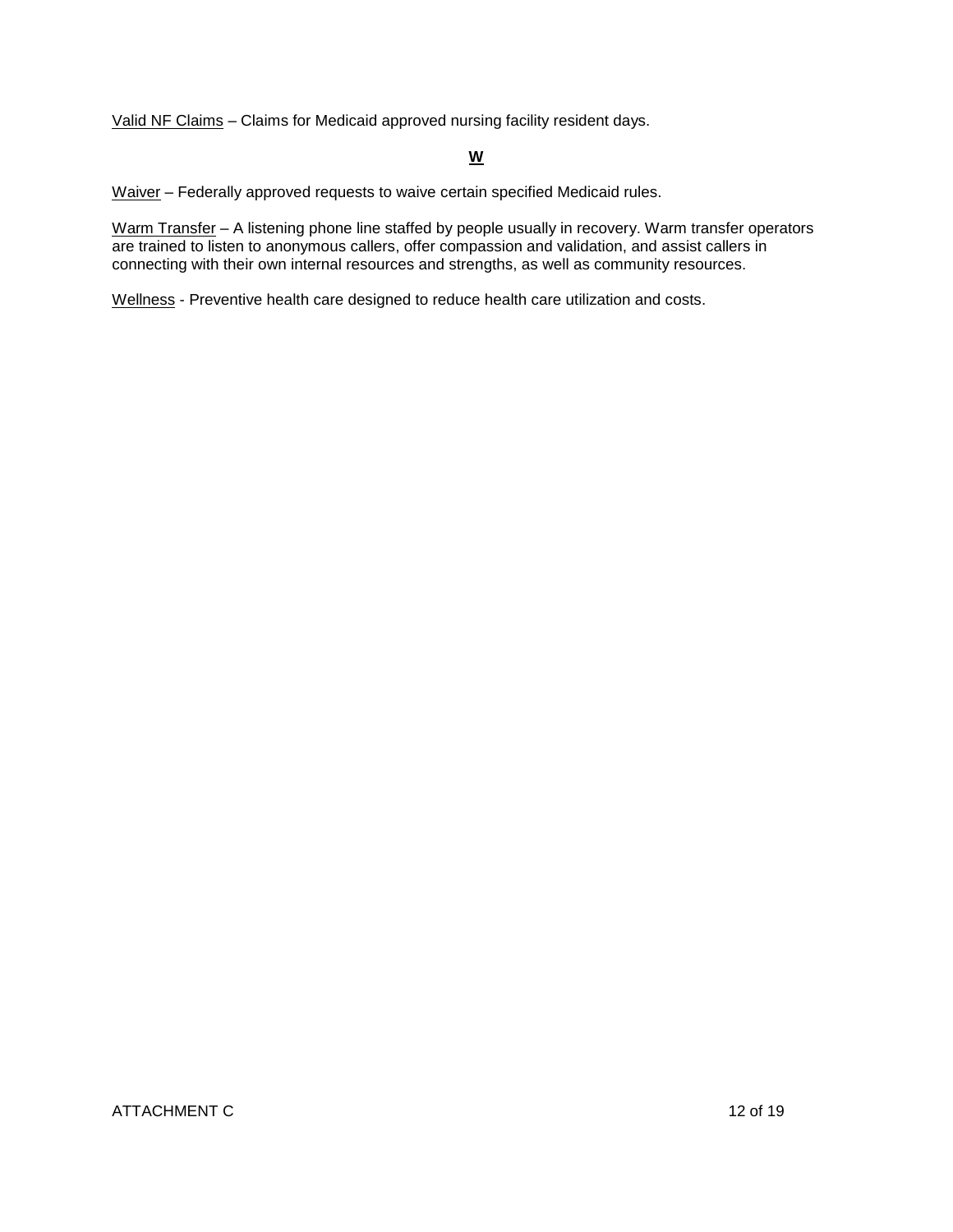| Acronym      | <b>Definition</b>                                                     |
|--------------|-----------------------------------------------------------------------|
|              | A                                                                     |
| AAA          | Area Agencies on Aging                                                |
| AAP          | American Academy of Pediatrics                                        |
| <b>AAPS</b>  | <b>Addiction and Prevention Services</b>                              |
| <b>ABD</b>   | Aged, Blind and Disabled                                              |
| <b>ACH</b>   | <b>Adult Care Home</b>                                                |
| <b>ACIL</b>  | Attendant Care for Independent Living                                 |
| <b>ACIP</b>  | Advisory Committee on Immunization Practices                          |
| <b>ADA</b>   | Americans with Disabilities Act                                       |
| <b>ADA</b>   | American Dental Association (depending upon context)                  |
| ADA-CAP      | Americans with Disabilities Act Communications Accommodations Project |
| ADAAG        | Americans with Disabilities Act Accessibility Guidelines              |
| <b>ADAP</b>  | AIDS Drug Assistance Program                                          |
| <b>ADC</b>   | <b>Adult Day Care</b>                                                 |
| <b>ADL</b>   | <b>Activities of Daily Living</b>                                     |
| <b>AFDC</b>  | Aid to Families with Dependent Children                               |
| <b>AIMS</b>  | Automated Information Management System                               |
| <b>ALF</b>   | <b>Assisted Living Facility</b>                                       |
| <b>ALOS</b>  | Average Length of Stay                                                |
| <b>ALS</b>   | <b>Advanced Life Support</b>                                          |
| AMA          | American Medical Association                                          |
| <b>ANE</b>   | Abuse, Neglect or Exploitation                                        |
| <b>ANSI</b>  | American National Standards Institute                                 |
| <b>APS</b>   | <b>Adult Protective Services</b>                                      |
| <b>ARNP</b>  | <b>Advanced Registered Nurse Practitioner</b>                         |
| <b>ASAM</b>  | American Society of Addiction Medicine                                |
| <b>ASD</b>   | Autism Spectrum Disorders                                             |
| AT           | Assistive Technology                                                  |
| <b>AVRS</b>  | Automated Voice Response System                                       |
|              | R                                                                     |
| <b>BAA</b>   | <b>Business Associate Agreement</b>                                   |
| <b>BCH</b>   | <b>Boarding Care Home</b>                                             |
| <b>BG</b>    | <b>Block Grant</b>                                                    |
| <b>BMI</b>   | <b>Body Mass Index</b>                                                |
| <b>BSRB</b>  | <b>Behavioral Sciences Regulatory Board</b>                           |
|              | C                                                                     |
| CAD          | <b>Coronary Artery Disease</b>                                        |
| CAH          | <b>Critical Access Hospital</b>                                       |
| <b>CAHPS</b> | Consumer Assessment of Healthcare Providers and Systems               |
| CAP          | <b>Corrective Action Plan</b>                                         |
| CARC         | Claim Adjustment Reason Codes                                         |
| CARE         | <b>Client Assessment Referral and Evaluation</b>                      |
| <b>CBA</b>   | <b>Community Based Alternatives</b>                                   |
| CBO          | Community-Based Organization                                          |
| CDC          | <b>Centers for Disease Control</b>                                    |
| CDDO         | Community Developmental Disability Organization                       |
| CDT          | Code on Dental Procedures and Nomenclature                            |
| CEO          | <b>Chief Executive Officer</b>                                        |
| <b>CFR</b>   | Code of Federal Regulations                                           |
| <b>CHF</b>   | <b>Congestive Health Failure</b>                                      |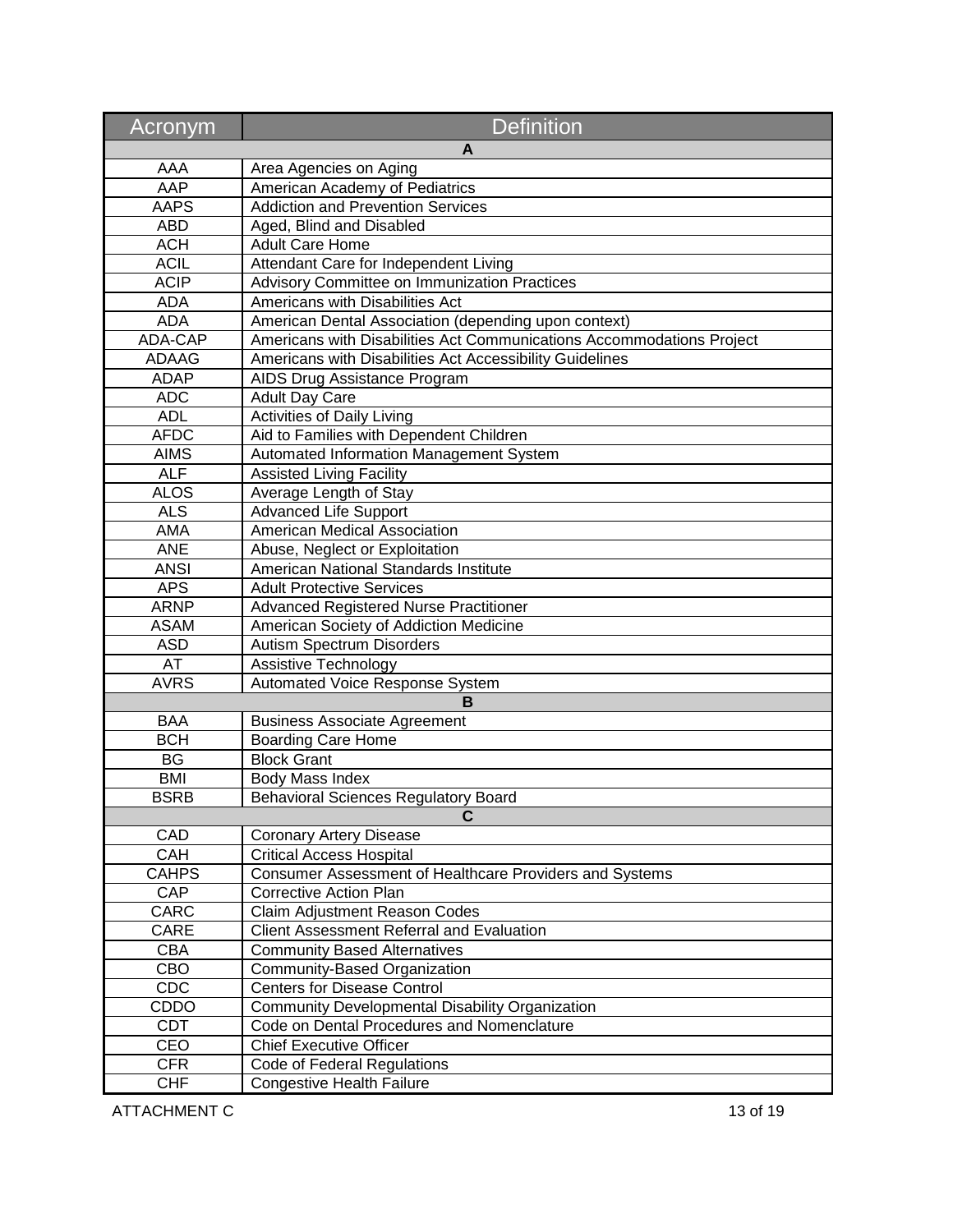| <b>CHIP</b>  | Children's Health Insurance Program                                           |
|--------------|-------------------------------------------------------------------------------|
| <b>CIL</b>   | Centers for Independent Living                                                |
| <b>CLIA</b>  | Medicaid Clinical Laboratory Improvement Amendments                           |
| <b>CLIC</b>  | Centers for Independent Living                                                |
| <b>CME</b>   | <b>Case Management Entity</b>                                                 |
| <b>CMHC</b>  | <b>Community Mental Health Center</b>                                         |
| <b>CMS</b>   | Centers for Medicare and Medicaid Services (U.S. Department of Health & Human |
|              | Services)                                                                     |
| <b>COB</b>   | <b>Coordination of Benefits</b>                                               |
| <b>COPD</b>  | <b>Chronic Obstructive Pulmonary Disease</b>                                  |
| CPI          | <b>Crisis Prevention Institute</b>                                            |
| <b>CPT</b>   | <b>Current Procedural Terminology</b>                                         |
| <b>CRD</b>   | <b>Chronic Renal Disease</b>                                                  |
| <b>CSHCN</b> | Children with Special Health Care Needs                                       |
| <b>CSP</b>   | <b>Community Service Providers</b>                                            |
| <b>CSS</b>   | <b>Community Supports and Services</b>                                        |
| <b>CSW</b>   | <b>Customer Service Worksheet</b>                                             |
|              | D                                                                             |
| <b>DBHS</b>  | Disability and Behavioral Health Services                                     |
| DD           | <b>Developmental Disability</b>                                               |
| <b>DEERS</b> | Defense Enrollment Eligibility Reporting System                               |
| <b>DHCF</b>  | Division of Health Care Finance                                               |
| <b>DME</b>   | <b>Durable Medical Equipment</b>                                              |
| <b>DMH</b>   | Division of Mental Health                                                     |
| <b>DRA</b>   | <b>Deficit Reduction Act</b>                                                  |
| <b>DRG</b>   | <b>Diagnosis Related Group</b>                                                |
| <b>DTaP</b>  | Diphtheria and Tetanus Toxoids and Acellular Pertussis                        |
| <b>DUI</b>   | Driving Under the Influence                                                   |
| <b>DUR</b>   | <b>Drug Utilization Review</b>                                                |
|              | E                                                                             |
| <b>EBP</b>   | <b>Evidence Based Practice</b>                                                |
| ECI          | Early Childhood Intervention                                                  |
| <b>EDI</b>   | Electronic Data Interface                                                     |
| <b>EHR</b>   | <b>Electronic Health Record</b>                                               |
| <b>EPLS</b>  | <b>Excluded Parties List System</b>                                           |
| <b>EPSDT</b> | Early and Periodic Screening, Diagnosis and Treatment                         |
| EQR          | <b>External Quality Review</b>                                                |
| EQRO         | <b>External Quality Review Organization</b>                                   |
| ESD          | <b>Expedited Service Delivery</b>                                             |
| <b>ESRD</b>  | <b>End-Stage Renal Disease</b>                                                |
| <b>EVV</b>   | <b>Electronic Visit Verification</b>                                          |
|              | F                                                                             |
| <b>FDA</b>   | Food and Drug Administration                                                  |
| FE           | <b>Frail Elderly</b>                                                          |
| <b>FFP</b>   | <b>Federal Financial Participation</b>                                        |
| <b>FFS</b>   | Fee-For-Service                                                               |
| <b>FMS</b>   | <b>Financial Management System</b>                                            |
| <b>FQHC</b>  | <b>Federally Qualified Health Center</b>                                      |
| <b>FTE</b>   | <b>Full Time Equivalent</b>                                                   |
| <b>FY</b>    | <b>Fiscal Year</b>                                                            |
|              |                                                                               |
| G            |                                                                               |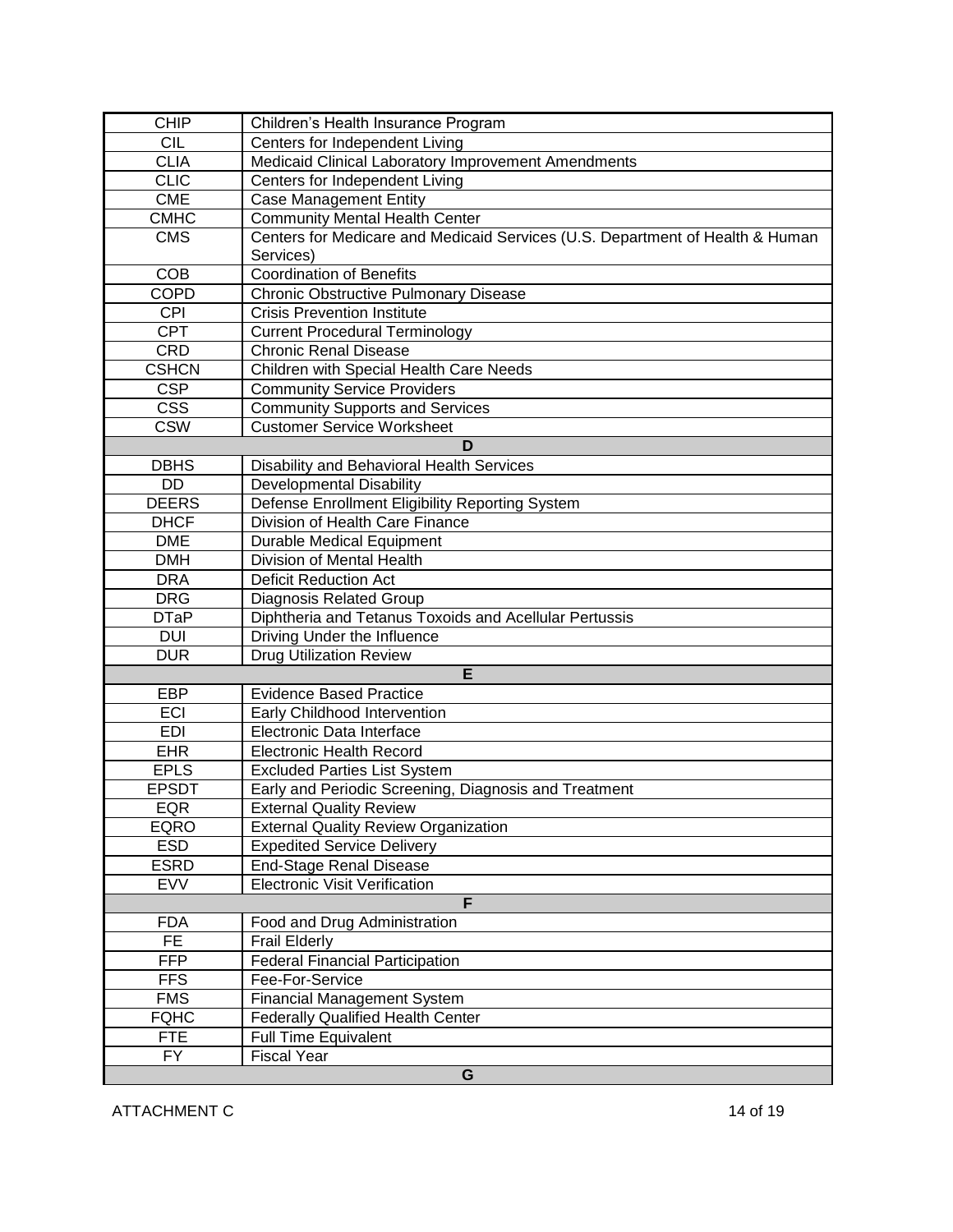| <b>GCN</b>     | Generic Code Number                                                                          |
|----------------|----------------------------------------------------------------------------------------------|
|                | н                                                                                            |
| <b>HBIG</b>    | Hepatitis B Immune Globulin                                                                  |
| HBsAg          | Hepatitis B Surface Antigen                                                                  |
| <b>HCBS</b>    | Home and Community Based Services                                                            |
| <b>HCERA</b>   | Health Care and Education Reconciliation Act of 2010                                         |
| <b>HCPCS</b>   | Health Care Common Procedure Coding System                                                   |
| <b>HEDIS</b>   | Healthcare Effectiveness Data and Information Set                                            |
| HepA           | <b>Hepatitis A</b>                                                                           |
| HepB           | <b>Hepatitis B</b>                                                                           |
| <b>HH</b>      | <b>Health Home</b>                                                                           |
| <b>HHA</b>     | Home Health Agencies                                                                         |
| <b>HHS</b>     | The United States Department of Health and Human Services                                    |
| HI             | Head Injury                                                                                  |
| Hib            | Haemophilus Influenzae Type B Conjugate                                                      |
| <b>HIE</b>     | Health Information Exchange                                                                  |
| <b>HIO</b>     | Health Information Organization                                                              |
| <b>HIPAA</b>   | Health Insurance Portability and Accountability Act                                          |
| <b>HIPPS</b>   | Health Insurance Premium Payment System                                                      |
| <b>HIS</b>     | <b>Health Information System</b>                                                             |
| <b>HIT</b>     | <b>Health Information Technology</b>                                                         |
| <b>HIV</b>     | Human Immunodeficiency Virus                                                                 |
| <b>HMM</b>     | <b>Health Maintenance Monitoring</b>                                                         |
| HP             | Home Plus                                                                                    |
| <b>HPV</b>     | Human Papillomavirus Vaccine                                                                 |
| HPV2           | <b>Bivalent HPV Vaccine</b>                                                                  |
| HPV4           | Quadrivalent HPV Vaccine                                                                     |
| <b>HSA</b>     | <b>Health Savings Account</b>                                                                |
|                |                                                                                              |
| IA             | Information and Assistance                                                                   |
| <b>IADL</b>    | <b>Instrumental Activities of Daily Living</b>                                               |
| <b>IBP/POC</b> | Individualized Behavioral Program Plan of Care                                               |
| <b>ICF</b>     | Intermediate Care Facility                                                                   |
| ICF/MH         | Intermediate Care Facility for Mental Health                                                 |
| ICF/MR         | Intermediate Care Facility for Mental Retardation                                            |
| <b>ICM</b>     | Independent Case Management                                                                  |
| <b>IcMMIS</b>  | Interchange Medicaid Management Information System                                           |
| ICP            | Individual Care Plan                                                                         |
| <b>IDEA</b>    | Individuals with Disabilities Education Act                                                  |
| <b>IEP</b>     | Individual Education Plan                                                                    |
| <b>IFSP</b>    | Independent Family Services Plan                                                             |
| <b>IIMC</b>    | Intermittent Intensive Medical Care                                                          |
| <b>IIS</b>     | Intensive Individual Supports                                                                |
| <b>ILC</b>     | Independent Living Center<br>Institution of Mental Disease                                   |
| IMD<br>IP      |                                                                                              |
| <b>IPV</b>     | Inpatient<br><b>Inactivated Poliovirus Vaccine</b>                                           |
|                |                                                                                              |
| <b>ISS</b>     | Interactive Survey System                                                                    |
| IT Policy 1210 | Kansas Information Technology Policy 1210: State of Kansas Web Accessibility<br>Requirements |
| <b>IUD</b>     | <b>Intrauterine Device</b>                                                                   |
|                |                                                                                              |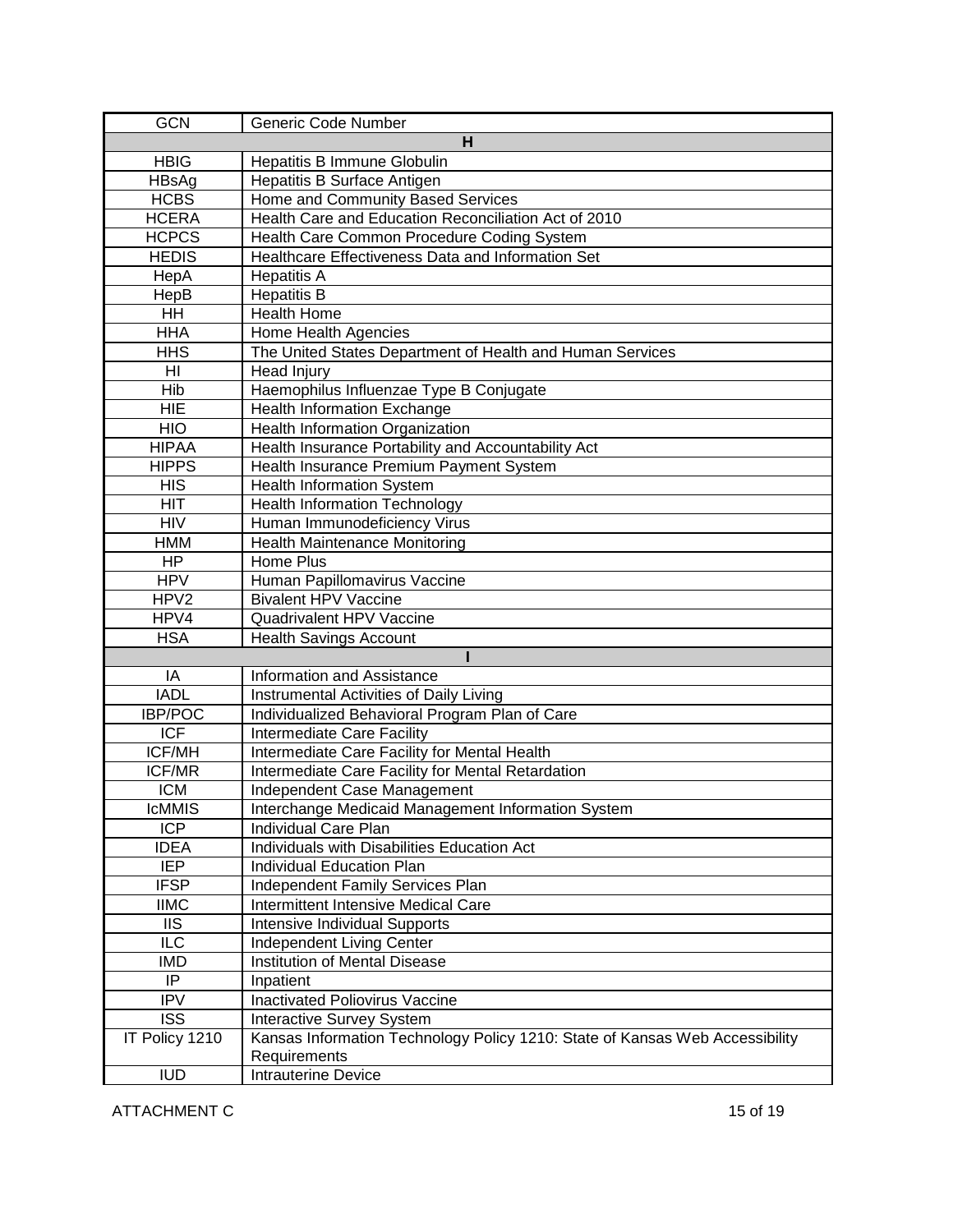| IV            | Intravenous                                            |  |
|---------------|--------------------------------------------------------|--|
| IVP           | Inactivated Poliovirus Vaccine                         |  |
| Κ             |                                                        |  |
| <b>KAAAA</b>  | Kansas Association of Area Agencies on Aging (aka K4A) |  |
| <b>KAR</b>    | Kansas Administrative Regulation                       |  |
| <b>KBH</b>    | Kan Be Healthy                                         |  |
| KBI           | Kansas Bureau of Investigation                         |  |
| <b>KCPC</b>   | Kansas Client Placement Criteria                       |  |
| <b>KDHE</b>   | Kansas Department of Health and Environment            |  |
| <b>KDOA</b>   | Kansas Department on Aging                             |  |
| <b>KHA</b>    | Kansas Hospital Association                            |  |
| <b>KHIN</b>   | Kansas Health Information Network                      |  |
| KHS           | <b>Kansas Health Solutions</b>                         |  |
| KHIE          | Kansas Health Information Exchange                     |  |
| <b>KID</b>    | Kansas Insurance Department                            |  |
| <b>KMAP</b>   | Kansas Medical Assistance Program                      |  |
| <b>KMED</b>   | Kansas Medical Eligibility Determination               |  |
| <b>KMS</b>    | Kansas Medical Society                                 |  |
| <b>KSA</b>    | Kansas Statutes Annotated                              |  |
|               | L                                                      |  |
| LAC           | <b>Licensed Addiction Counselor</b>                    |  |
| <b>LACIE</b>  | Lewis and Clark Health Information Exchange            |  |
| LAIV          | Live, Attenuated Influenza Vaccine                     |  |
| <b>LCAC</b>   | <b>Licensed Clinical Addictions Counselor</b>          |  |
| <b>LCE</b>    | <b>Low Cost Estimate</b>                               |  |
| <b>LEA</b>    | <b>Local Education Agencies</b>                        |  |
| LEIE          | List of Excluded Individuals/Entities                  |  |
| <b>LMHP</b>   | Licensed Mental Health Professional                    |  |
| <b>LTC</b>    | Long Term Care                                         |  |
|               | М                                                      |  |
| M&I           | Maternal and Infant (Title V Program)                  |  |
| <b>MAT</b>    | <b>Medication Assisted Treatment</b>                   |  |
| <b>MATLOC</b> | Medical Assistive Technology Level of Care Instrument  |  |
| <b>MCO</b>    | Managed Care Organization                              |  |
| <b>MCS</b>    | <b>Managed Care Services</b>                           |  |
| MCV4          | Meningococcal Conjugate Vaccine, Quadrivalent          |  |
| <b>MED</b>    | Medicare Exclusion Database                            |  |
| <b>MFCU</b>   | Medicaid Fraud Control Unit                            |  |
| <b>MFP</b>    | Money Follows the Person Grant                         |  |
| MH            | <b>Mental Health</b>                                   |  |
| <b>MMIS</b>   | Medicaid Management Information System                 |  |
| <b>MMR</b>    | Measles, Mumps and Rubella                             |  |
| <b>MR</b>     | Mental Retardation or Mentally Retarded                |  |
| <b>MRT</b>    | <b>MCO Report Template</b>                             |  |
| <b>MTM</b>    | <b>Medication Therapy Management</b>                   |  |
| N             |                                                        |  |
| <b>NAEPP</b>  | National Asthma Education and Prevention Program       |  |
| <b>NAIC</b>   | National Association of Insurance Commissioners        |  |
| <b>NCPDP</b>  | National Council for Prescription Drug Programs        |  |
| <b>NCQA</b>   | National Committee for Quality Assurance               |  |
| <b>NDC</b>    | <b>National Drug Code</b>                              |  |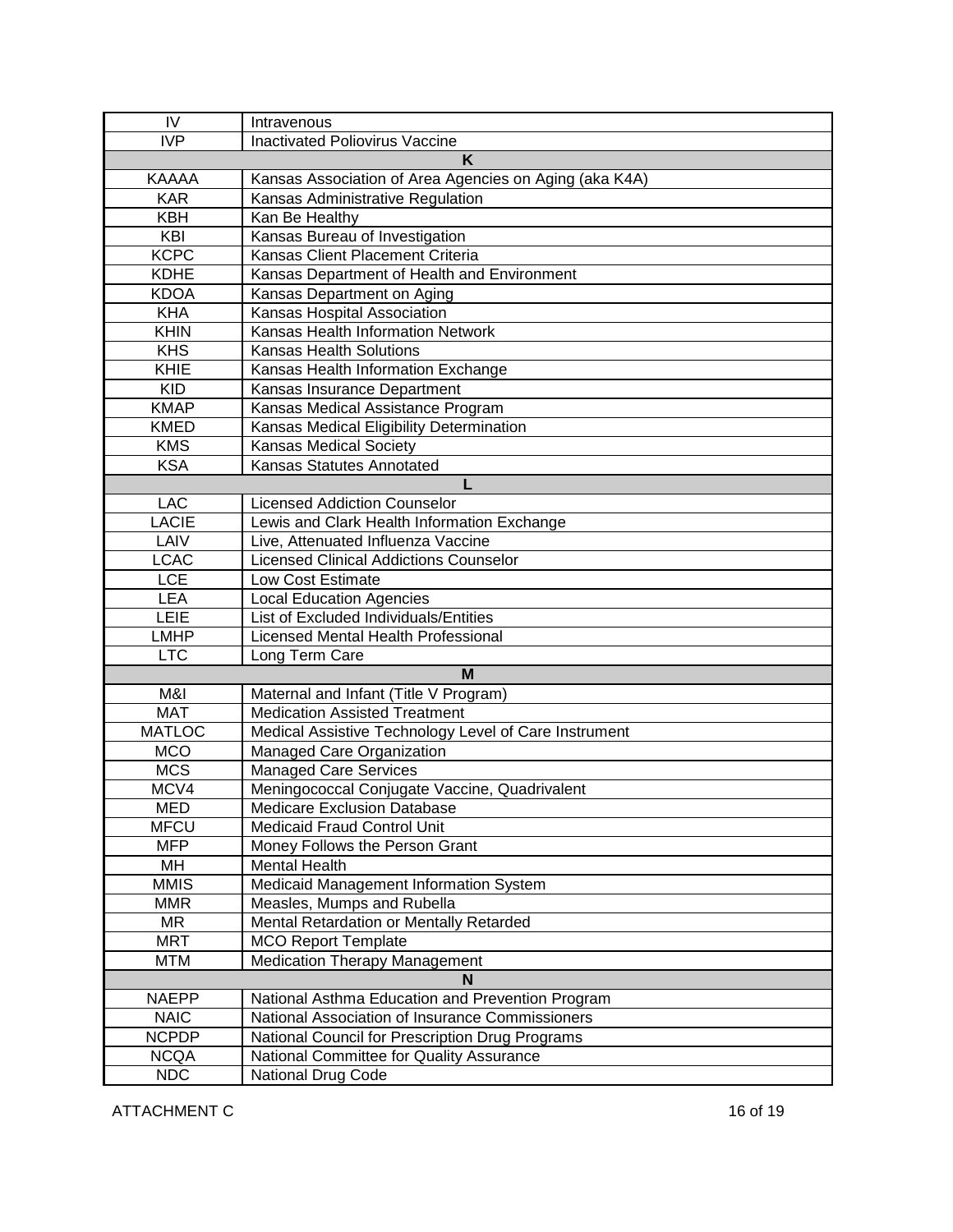| <b>NEMT</b>       | Non-Emergency Medical Transportation                            |
|-------------------|-----------------------------------------------------------------|
| <b>NF</b>         | <b>Nursing Facility</b>                                         |
| <b>NHLBI</b>      | National Heart, Lung and Blood Institute                        |
| <b>NOMS</b>       | National Outcomes Measurement System                            |
| <b>NPI</b>        | National Provider Identifier                                    |
| <b>NPPES</b>      | National Plan & Provider Enumeration Systems                    |
|                   | O                                                               |
| OAH               | Office of Administrative Hearings                               |
| <b>OP</b>         | Outpatient                                                      |
| OT                | <b>Occupational Therapy</b>                                     |
| <b>OTC</b>        | Over-the-Counter                                                |
|                   | P                                                               |
| P <sub>4</sub> P  | Pay for Performance                                             |
| PA                | <b>Prior Authorization</b>                                      |
| <b>PACE</b>       | Program for All-Inclusive Care for the Elderly                  |
| <b>PAHP</b>       | Pre-Paid Ambulatory Health Plan                                 |
| <b>PARIS</b>      | <b>Public Assistance Reporting Information System</b>           |
| PASARR/PASRR      | Preadmission Screening and Resident Reviews                     |
| <b>PATH</b>       | Projects for Assistance in Transition from Homelessness         |
| <b>PBM</b>        | <b>Pharmacy Benefit Managers</b>                                |
| P-Card            | <b>Procurement Card</b>                                         |
| <b>PCCM</b>       | Person Centered Case Management or Primary Care Case Management |
| <b>PCP</b>        | Primary Care Provider or Primary Care Physician                 |
| <b>PCV</b>        | Pneumococcal Conjugate Vaccine                                  |
| PCV7              | 7-Valent PCV                                                    |
| PCV <sub>13</sub> | 13-Valent PCV                                                   |
| PD                | <b>Physical Disability</b>                                      |
| <b>PDL</b>        | <b>Preferred Drug List</b>                                      |
| <b>PERS</b>       | Personal Emergency Response System                              |
| PHI               | Personal/Protected Health Information                           |
| <b>PIHP</b>       | Pre-Paid Inpatient Plan                                         |
| <b>PIP</b>        | Performance Improvement Project                                 |
| <b>PIR</b>        | <b>Payment Integrity Report</b>                                 |
| <b>PMDD</b>       | Presumptive Medical Disability Determination                    |
| <b>PMPM</b>       | Per Member Per Month                                            |
| <b>PNC</b>        | <b>Procurement Negotiating Committee</b>                        |
| <b>POC</b>        | Plan of Care                                                    |
| <b>POS</b>        | Point of Service                                                |
| <b>PPACA</b>      | Patient Protection and Affordable Care Act                      |
| <b>PPSV</b>       | Pneumococcal Polysaccharide Vaccine                             |
| <b>PRTF</b>       | <b>Psychiatric Residential Treatment Facility</b>               |
| <b>PR</b>         | <b>Psychical Rehabilitation</b>                                 |
| <b>PS</b>         | Peer Support                                                    |
| PT                | <b>Physical Therapy</b>                                         |
| PW                | Pregnant Women                                                  |
| Q                 |                                                                 |
| QA                | <b>Quality Assurance</b>                                        |
| QAP               | <b>Quality Action Plan</b>                                      |
| QAPI              | Quality Assessment & Performance Improvement                    |
| QI                | <b>Quality Initiative</b>                                       |
| QM                | <b>Quality Management</b>                                       |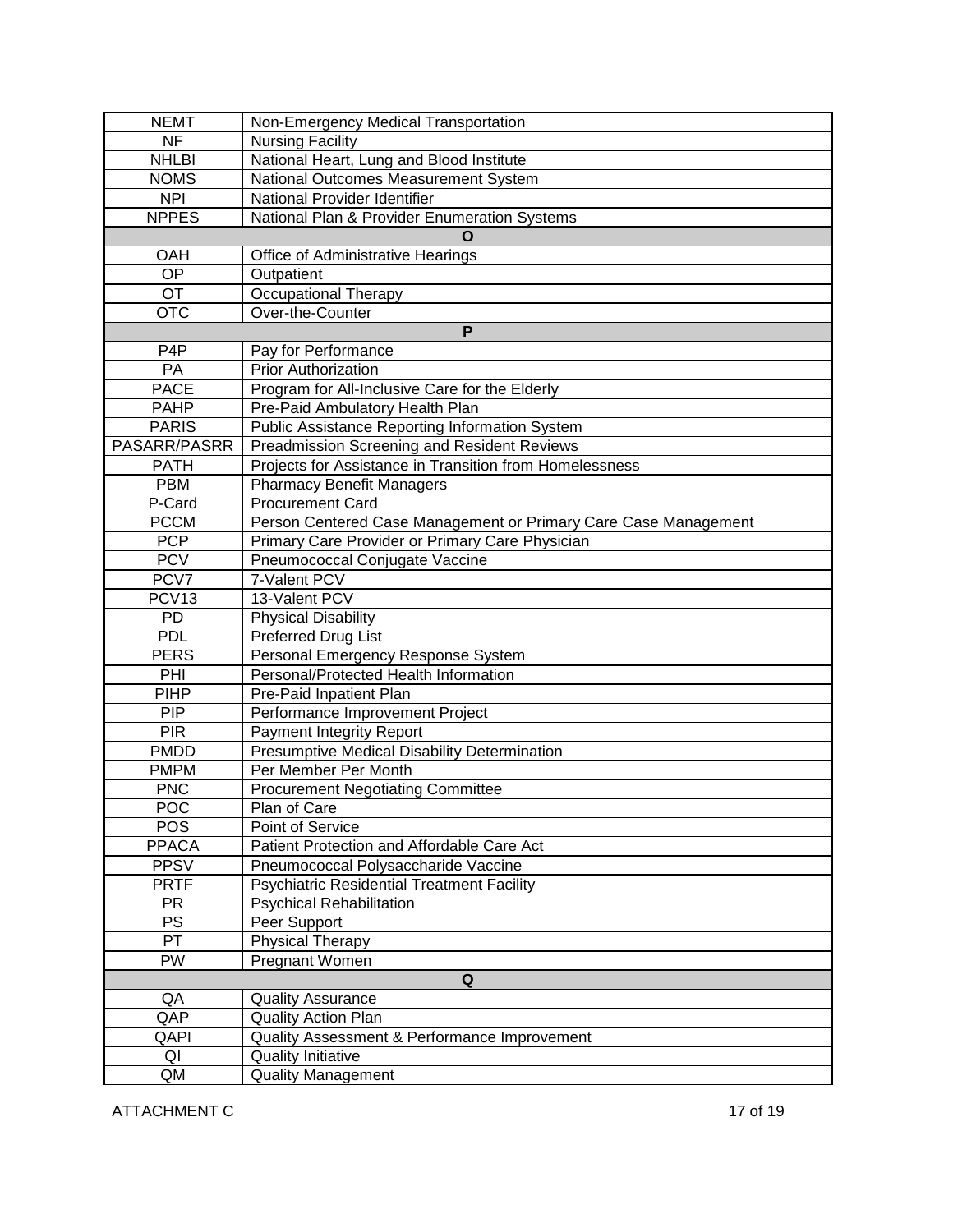| QMP              | <b>Quality Management Plan</b>                                                  |  |
|------------------|---------------------------------------------------------------------------------|--|
| QMPH             | <b>Qualified Mental Health Professional</b>                                     |  |
| <b>OTC</b>       | Over-the-Counter                                                                |  |
| $\mathsf{R}$     |                                                                                 |  |
| <b>RA</b>        | <b>Remittance Advice</b>                                                        |  |
| <b>RADAC</b>     | Regional Alcohol and Drug Assessment Center                                     |  |
| <b>RARC</b>      | Reason & Remark Codes                                                           |  |
| <b>RCIL</b>      | Resource Center for Independent Living                                          |  |
| <b>REC</b>       | <b>Regional Extension Center</b>                                                |  |
| <b>RFP</b>       | <b>Request for Proposal</b>                                                     |  |
| <b>RHC</b>       | <b>Rural Health Clinic</b>                                                      |  |
| <b>RHCF</b>      | <b>Residential Health Care Facility</b>                                         |  |
| <b>RPRF</b>      | Real and Personal Property Fee                                                  |  |
| <b>RV</b>        | Rotavirus                                                                       |  |
|                  | S                                                                               |  |
| <b>SA</b>        | Substance Abuse                                                                 |  |
| <b>SAMHSA</b>    | Substance Abuse and Mental Health Services Administration                       |  |
| SA-PIHP          | Substance Abuse - Prepaid Inpatient Health Plan                                 |  |
| <b>SAPT</b>      | Substance Abuse Prevention and Treatment                                        |  |
| <b>SBIRT</b>     | Screening Brief Intervention/Referral to treatment                              |  |
| <b>SED</b>       | <b>Serious Emotional Disturbance</b>                                            |  |
| <b>SEHP</b>      | State Employee Health Plan                                                      |  |
| <b>SFTP</b>      | Secure File Transfer Protocol                                                   |  |
| <b>SGF</b>       | <b>State General Fund</b>                                                       |  |
| <b>SHS</b>       | <b>Special Health Services</b>                                                  |  |
| <b>SMC</b>       | <b>Specialized Medical Care</b>                                                 |  |
| <b>SMHH</b>      | <b>State Mental Health Hospital</b>                                             |  |
| <b>SMHP</b>      | State Medicaid HIT Plan                                                         |  |
| <b>SNF</b>       | <b>Skilled Nursing Facility</b>                                                 |  |
| <b>SNIP</b>      | <b>Strategic National Implementation Process</b>                                |  |
| <b>SOBRA</b>     |                                                                                 |  |
| <b>SP</b>        | Sixth Omnibus Budget Reconciliation Act<br><b>Medicaid State Plan</b>           |  |
| <b>SPMI</b>      | Serious and Persistent Mental Illness                                           |  |
| <b>SRS</b>       | Kansas Department of Social and Rehabilitation Services                         |  |
| <b>SSA</b>       |                                                                                 |  |
|                  | Social Security Administration                                                  |  |
| SSI              | <b>Supplemental Security Income</b>                                             |  |
| <b>SSMA</b>      | Single State Medicaid Agency                                                    |  |
| <b>ST</b>        | Speech Therapy                                                                  |  |
| STD              | <b>Sexually Transmitted Diseases</b>                                            |  |
| <b>SUD</b>       | Substance Use Disorder<br>T                                                     |  |
|                  |                                                                                 |  |
| TA               | <b>Technology Assisted</b>                                                      |  |
| <b>TANF</b>      | Temporary Assistance for Needy Families (called TAF in Kansas)                  |  |
| TВ               | Tuberculosis                                                                    |  |
| TBI              | Traumatic Brain Injury                                                          |  |
| TCM              | <b>Targeted Case Management</b>                                                 |  |
| TD               | <b>Tetanus and Diphtheria Toxoids</b>                                           |  |
| Tdap             | Tetanus and Diphtheria Toxoids and Acellular Pertussis                          |  |
| <b>TEDS</b>      | <b>Treatment Episode Data Set</b>                                               |  |
| Title XIX        | Of the Social Security Act - Federal Funds Source for Medicaid                  |  |
| <b>Title XXI</b> | Of the Social Security Act - Federal funds source for health insurance for low- |  |